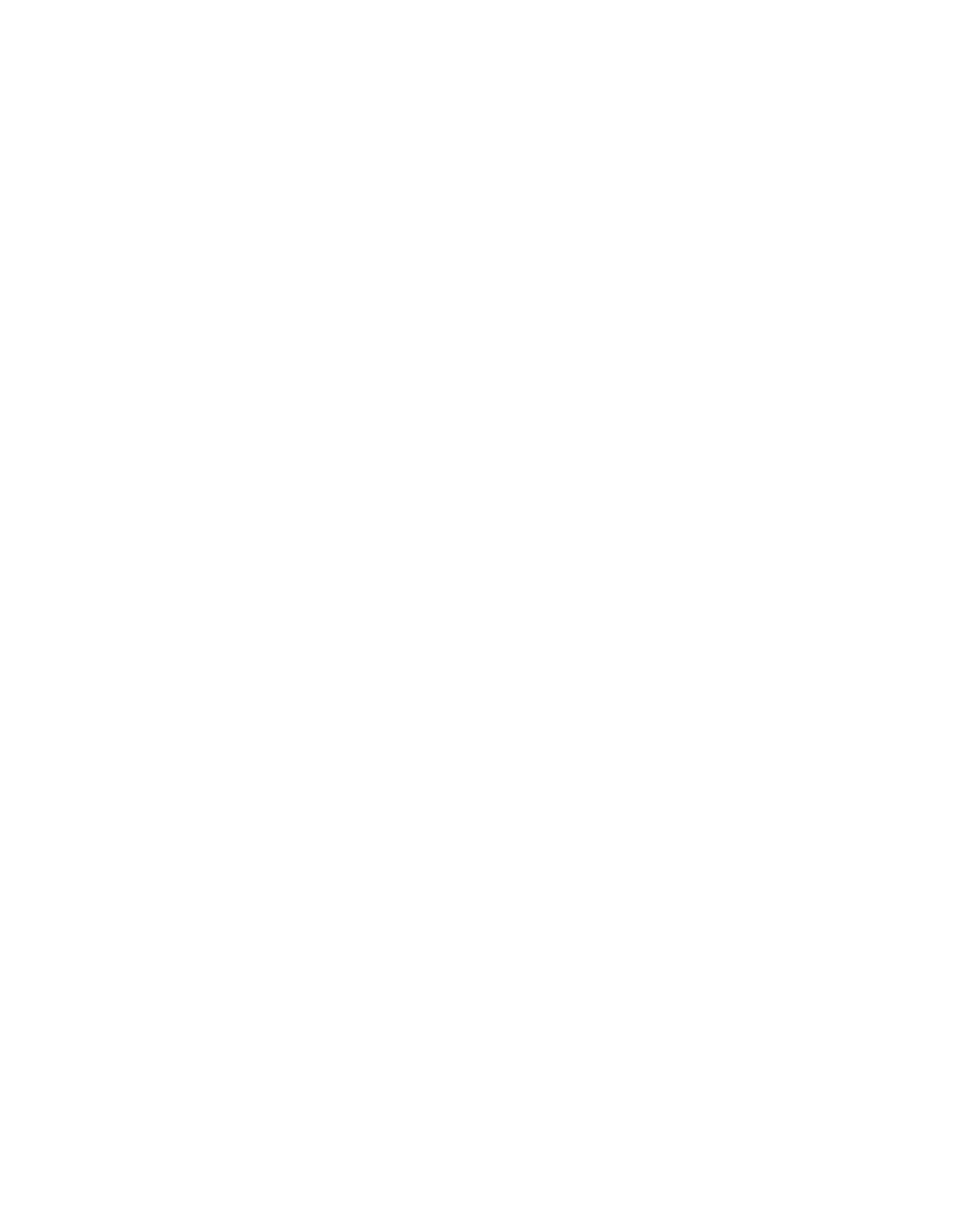# **Table of Contents**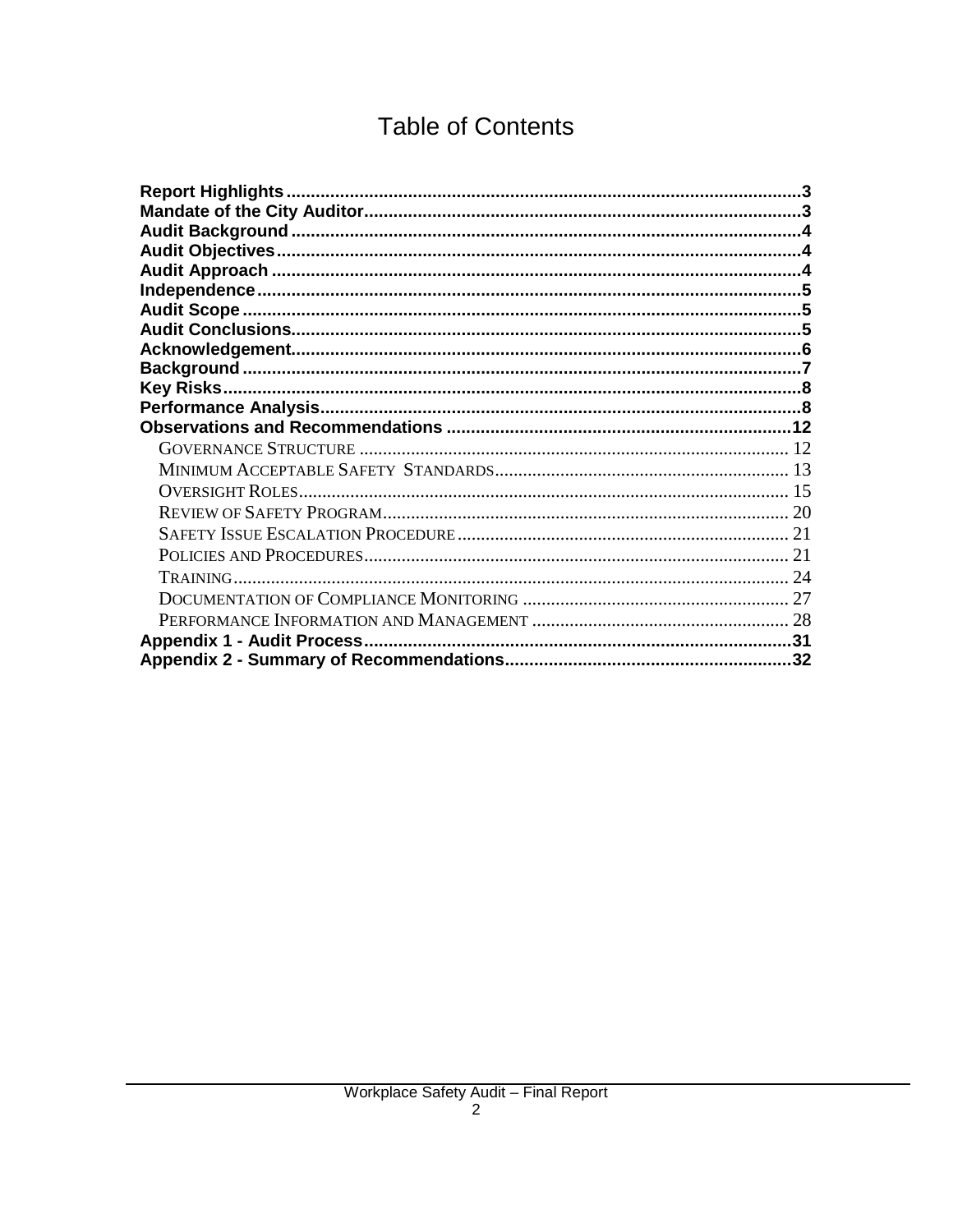# <span id="page-3-0"></span>**REPORT HIGHLIGHTS**

A primary focus of the City's workplace safety program has been on reducing Loss Time Injuries (LTI) by 25% since it was highlighted as an area of focus in 2009. The City's LTI rate has remained stable over this period and the targeted decrease has not occurred despite the City's efforts to address this issue. In 2012, safety related incidents accounted for 103,790 hours lost and \$9.0 million in Workers Compensation related costs, an increase of 32% in one year. While the City at both the organizational level and departmental level have developed and implemented components of a comprehensive safety program, we believe that there are areas that can be enhanced to support the achievement of the City's ultimate goal which is a workplace free from injuries.

The *Administrative Standard HR-010 Organizational Safety Governance* (Administrative Standard HR-010) provides the governance framework for the workplace safety program for the City. However, the roles and responsibilities outlined in the Administrative Standard HR-010 and the protocols and procedures need to be better communicated and a complete set of minimum safety standards needs to be established. These minimum safety standards should address qualifications, training and the monitoring and reporting of compliance with the Act.

The oversight role, at both the organizational and departmental level, needs to be expanded and strengthened to ensure the established minimum safety standards are being met. Systems, practices and controls need to be further developed to achieve the workplace safety goals of reducing and ultimately eliminating workplace injuries and ensuring the City is in compliance with *Workplace Safety and Health Act* (the Act)*.*

The current performance information is not adequate to monitor the City's compliance with the *Workplace Safety and Health Act* and effectiveness of the organizational and departmental safety programs. The current reporting primarily focuses on Loss Time Injuries, which is only a small component of a workplace safety program. In order to properly monitor the progress and effectiveness of a safety program the performance information reported should include the number of near misses, the percentage of corrective actions that have been implemented and the level of compliance with training standards (i.e. percentage of Safety Committee members that meet minimum training requirements). In order ensure the integrity of this information the current performance management systems need to be further developed to ensure information collected and reported is complete, relevant, accurate, and meaningful. This will assist in the ongoing and proactive management of a workplace safety program at both the organization and department level and monitoring of the City's progress towards meeting the minimum safety standards.

### <span id="page-3-1"></span>**MANDATE OF THE CITY AUDITOR**

The City Auditor is a statutory officer appointed by City Council under *The City of Winnipeg Charter*. The City Auditor reports to Council through the Audit Committee (the Executive Policy Committee) and is independent of the City's Public Service. The City Auditor conducts examinations of the operations of the City and its affiliated bodies to assist Council in its governance role of ensuring the Public Service's accountability for the quality of stewardship over public funds and for the achievement of value for money in City operations. Once an audit report has been communicated to Council, it becomes a public document.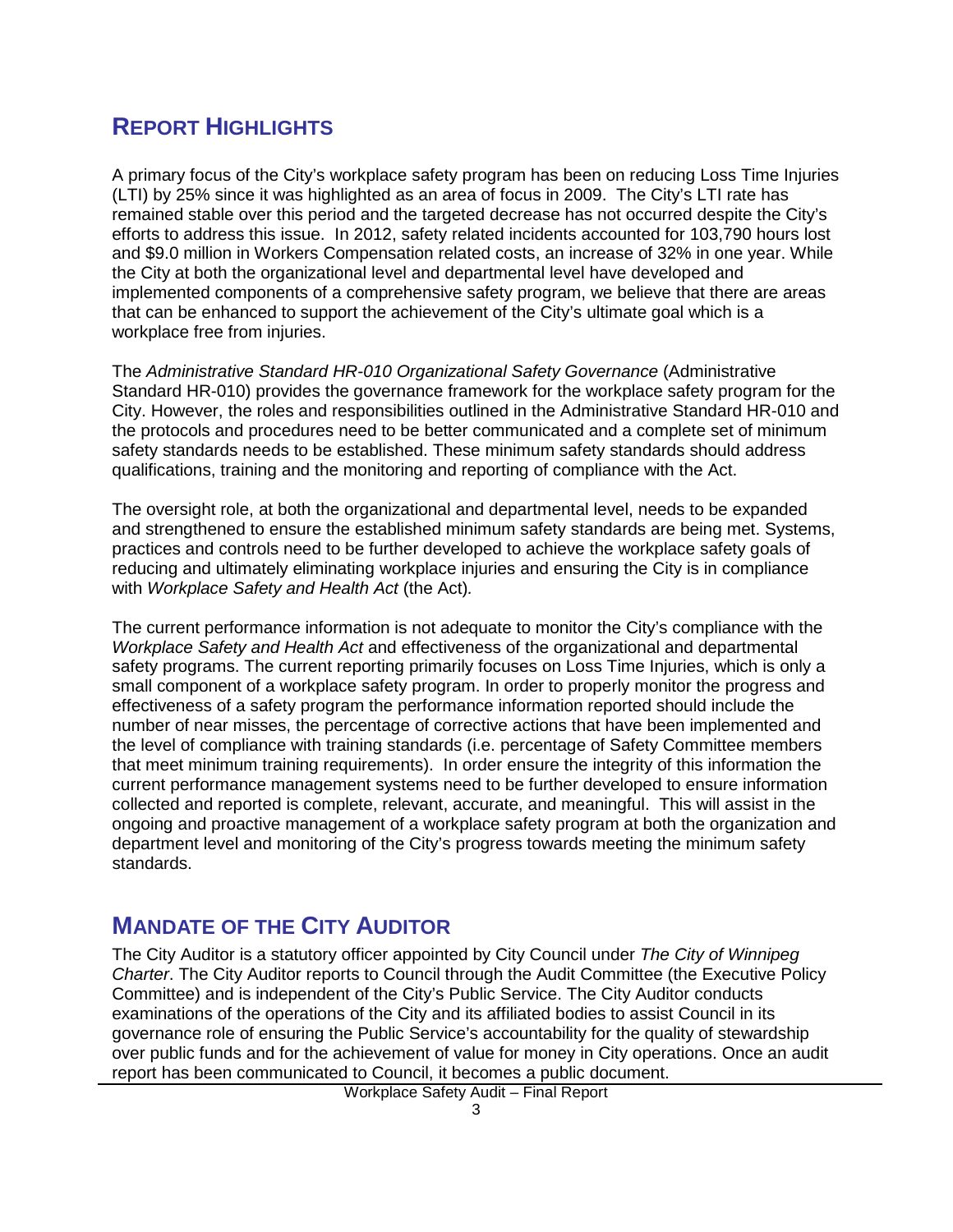# <span id="page-4-0"></span>**AUDIT BACKGROUND**

In 2012, safety incidents accounted for 103,790 lost hours and \$9.0 million in workers compensation related costs. While the City has experienced stable Loss Time Injury (LTI) statistics for the past five years, the City's LTI is significantly higher than the provincial average and the province's LTI has been on a decreasing trend. These factors prompted the Director of Corporate Support Services to request an audit of workplace safety. An audit of the workplace safety program was added to the City Auditor's *Audit Plan 2011-2014* in 2012 and was endorsed by Audit Committee.

# <span id="page-4-1"></span>**AUDIT OBJECTIVES**

The objectives of this audit were:

- 1. To determine the effectiveness and efficiency of the workplace safety program at the organizational and departmental level.
- 2. To determine the adequacy and completeness of the workplace safety performance information.

# <span id="page-4-2"></span>**AUDIT APPROACH**

We conducted the audit in accordance with generally accepted auditing standards. **Appendix 1** provides a flowchart of the audit process.

- We conducted interviews with staff from the Organizational Safety and Occupational Hygiene Branch of Corporate Support Services, Corporate Support Services, Community Services, Fire Paramedic Service, Planning, Property and Development, Public Works, Water and Waste, Winnipeg Fleet Management Agency, Winnipeg Police Service and Winnipeg Transit to gain an understanding of the general workplace safety awareness and practices throughout the City. We modeled our questions after the *Safety and Health Program Assessment Tool,* which is provided by the Province of Manitoba and designed as a model for employers to self-assess their workplace safety programs against what is required in the *Workplace Safety and Health Act*.
- We reviewed the *Province of Manitoba Workplace Safety and Health Act* (the Act) to gain an understanding of what the standards are for a workplace safety program to be in compliance with the Act*.*
- We reviewed the *Administrative Standard HR–010 Organizational Safety Governance*, *Administrative Standard HR-006 Safety, Health, and Organizational Wellness* and the *Organizational Safety Code* to gain an understanding of the governance structure and respective responsibilities and authorities of key City staff with respect to workplace safety.
- We reviewed and tested a sample of incidents reported through PeopleSoft and reviewed the related employee files to ensure sufficient documentation was on file to demonstrate the requirements of an effective workplace safety program.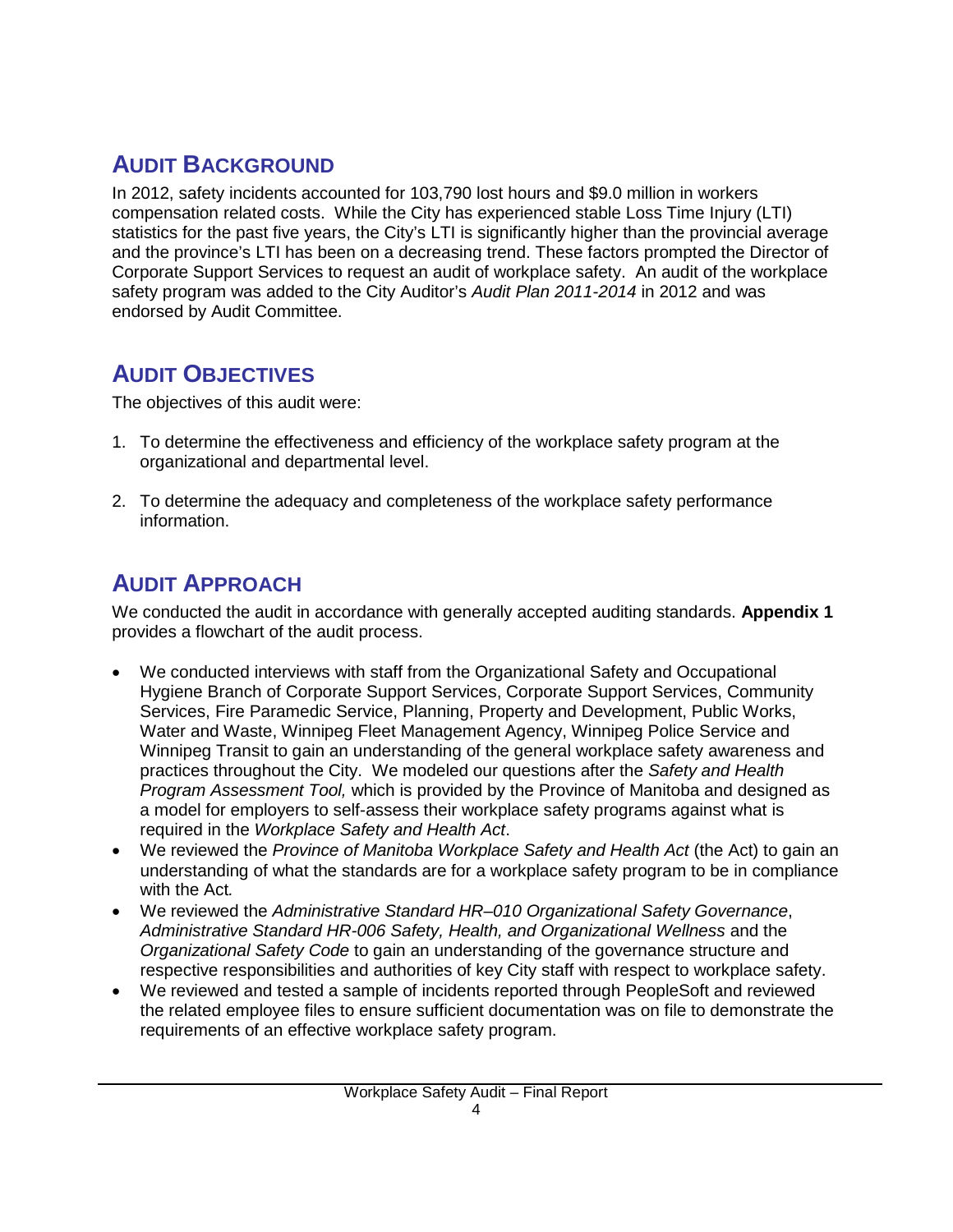• We reviewed statistical information and performance reports regarding workplace safety both at the departmental level and the City level to assess if the information available accurate, complete, timely and sufficient to effectively and efficiently manage the workplace safety program and provide the necessary oversight.

Our conclusions are based upon information available at the time of the report. In the event that significant information is brought to our attention after completion of the audit, we reserve the right to amend the conclusions reached.

### <span id="page-5-0"></span>**INDEPENDENCE**

The team members selected for the audit did not have any conflicts of interest related to the subject matter of the audit.

# <span id="page-5-1"></span>**AUDIT SCOPE**

Our audit is limited to the statistics, transactions, policies, procedures, manuals, bylaws, and legislation related to workplace safety from the period of 2008 to 2012. Our focus is on the review of workplace safety processes and practices currently in place in major departments and at the organizational level and the assessment of the progress of planned workplace safety initiatives. The City has other initiatives, such as Alcohol and Drug Free Workplace, Respectful Workplace and Employee Assistance Plan that target workplace health that were not included in the scope of this review.

# <span id="page-5-2"></span>**AUDIT CONCLUSIONS**

The audit work performed led us to the following conclusions:

Overall, The City provides some useful standards, protocols and procedures at both the organizational and departmental levels, but there are opportunities to improve. Established standards and procedures need to be better communicated through the development of a set of minimum acceptable safety standards. The oversight role, at both the organizational and departmental level, also needs to be strengthened. Systems, practices and controls need to be further developed to achieve the workplace safety goals of reducing and ultimately eliminating workplace injuries and ensuring the City is in compliance with *Workplace Safety and Health Act.*

The current performance information is not adequate to monitor the City's compliance with the *Workplace Safety and Health Act* or the effectiveness of the organizational and departmental safety programs. The performance information that is being collected and reported to senior management is primarily Loss Time Injury statistics which presents a limited view of the workplace safety program. Additional performance information, such as the number of all safety incidents including near misses, the number of corrective actions implemented and the level of compliance with training standards needs to be collected and reported to the right people at the right time to properly manage the workplace safety program. The current safety performance management systems need to be further developed to ensure information collected and reported is complete, relevant, accurate, and meaningful to assist in the ongoing and proactive management of a workplace safety program at both the organization and department level.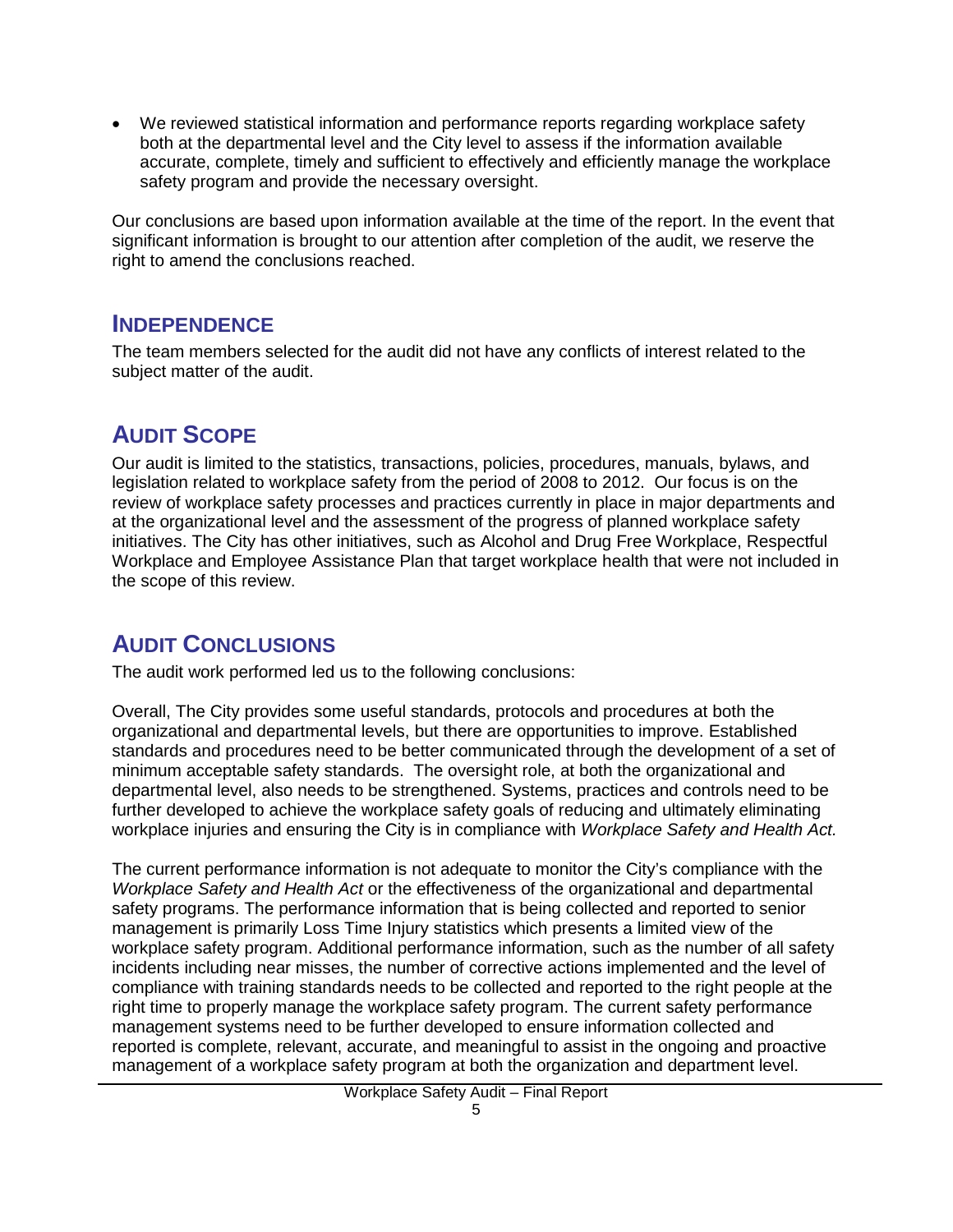# <span id="page-6-0"></span>**ACKNOWLEDGEMENT**

The Audit Department wants to extend its appreciation to all of the City departments who participated in this audit and especially to the Organizational Safety and Occupational Hygiene Branch of the Corporate Support Services Department's staff for their time and cooperation. We would also like to acknowledge all the dedicated and enthusiastic safety personnel at the organization and department level who participated in this audit. Their commitment to continuously improving workplace safety was evident throughout the audit.

| <b>The Audit Team</b>                                     |
|-----------------------------------------------------------|
| Bryan Mansky, MBA, CMA, CIA<br><b>Deputy City Auditor</b> |
| Jason Egert, CA, CIA<br><b>Project Leader</b>             |
| Larissa Klimchak, CMA, CIA<br><b>Auditor</b>              |
| Donovan Fontaine, CA, CIA<br><b>Auditor</b>               |

Busi With

November, 2013

Brian Whiteside, CA, CIA Date City Auditor

\_\_\_\_\_\_\_\_\_\_\_\_\_\_\_\_\_\_\_\_\_\_\_\_ *\_\_\_\_\_\_\_\_\_\_\_\_\_\_\_\_\_\_\_\_\_\_\_\_\_\_\_\_*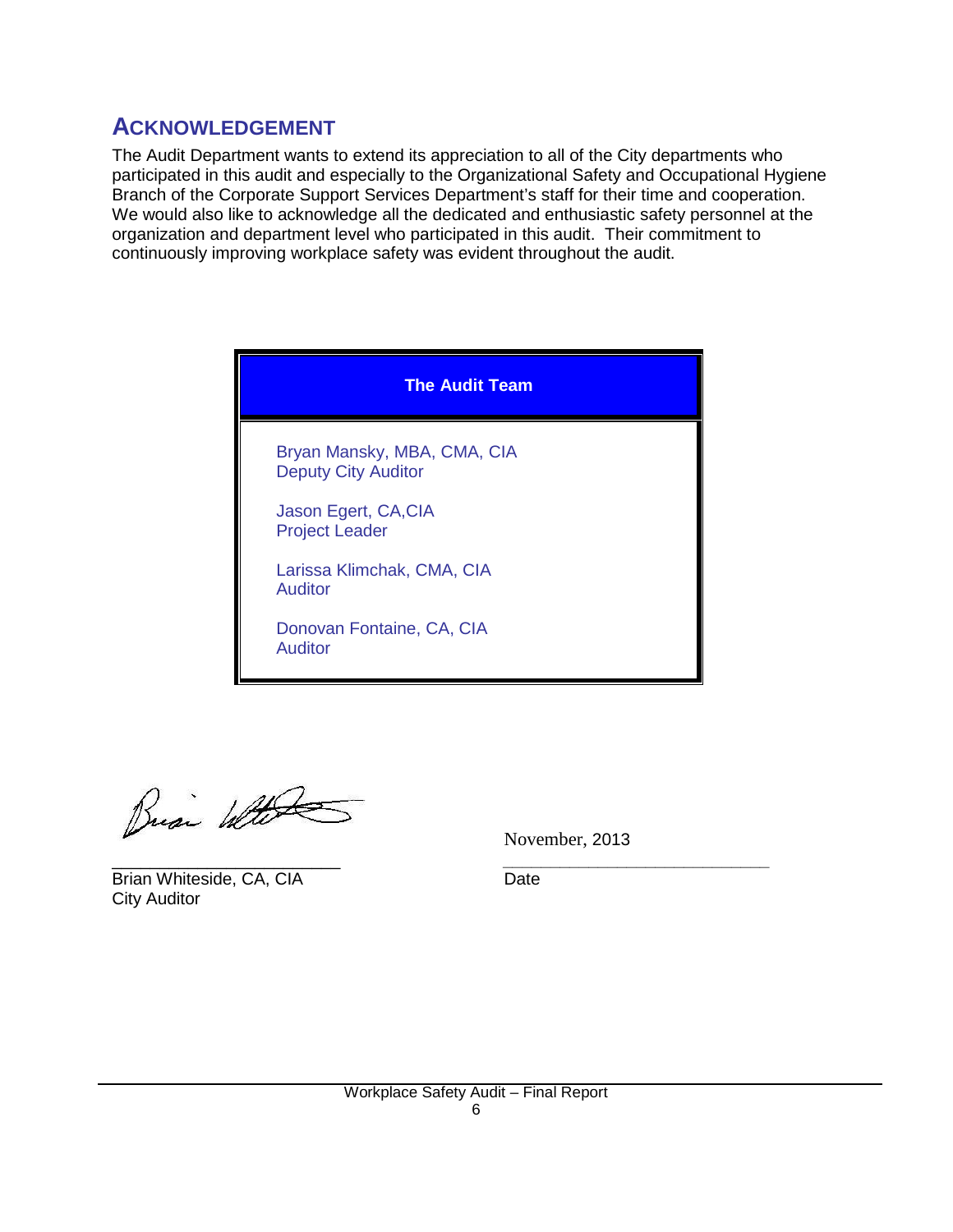# <span id="page-7-0"></span>**BACKGROUND**

In 2009, the CAO at the time gave clear direction to focus on reducing Loss Time Injuries (LTI) by 25%. The decrease has not occurred despite the City's efforts to address this issue. In 2012, safety related incidents accounted for 103,790 hours lost and \$9.0 million in Workers Compensation related costs a 32% increase in costs in one year.

The *Workplace Safety and Health Act* (the Act) is the Provincial legislation that governs the City's workplace safety program which outlines clear criteria on what is expected of a workplace safety program. The Province provides guidance and tools to assist employers in establishing robust safety programs through their Safe Work website and supporting materials. The Province ensures all employers operate within the guidance set by the *Workplace Safety and Health Act* by monitoring compliance and imposing fines where organizations are found to have significant deficiencies.

The general objective of the *Workplace Safety and Health Act* is to protect workers, self-employed persons and others from risks to their safety, health and welfare arising out of, or in connection with, activities in their workplaces. Employers must provide safe equipment, a safe working environment, adequate supervision, information and training. Managers, supervisors and workers have a responsibility to help the employer carry out these responsibilities.

Since employers have the greatest degree of control over the workplace, they also have the greatest degree of legal responsibility for safety and health. In 2004, Bill C-45 made it possible to hold employers and their leaders (which includes anyone who is in charge of other employees) criminally negligent.

To address the requirements of the *Workplace Safety and Health Act* and to ensure the City is in fact a safe place to work, the City has established a workplace safety program at both the organizational level and the departmental level. The City's safety statement emphasizes that safety is a top priority and requires active participation from everyone. The City's ultimate goal is "A workplace free of accidents, injuries and occupational illness."

The Corporate Support Services Department established Administrative Standard HR-010 which outlines the organizational safety governance model at the City. The *Organizational Safety Code of Practice* provides more detailed guidance on roles and responsibilities for all employees, as well as high level procedures for raising safety concerns, reporting incidents and addressing unsafe acts. The organization has also established City-wide protocols in key safety program areas, such as workplace incidents, workplace inspections, contractor safety and chemical safety. Each department has supplemented these documents with their own procedures and practices. The majority of these are in the form of site specific risk assessments, job hazard analysis and safe work procedures. These provide workers with instruction on how to perform their duties or handle hazardous material in a safe manner.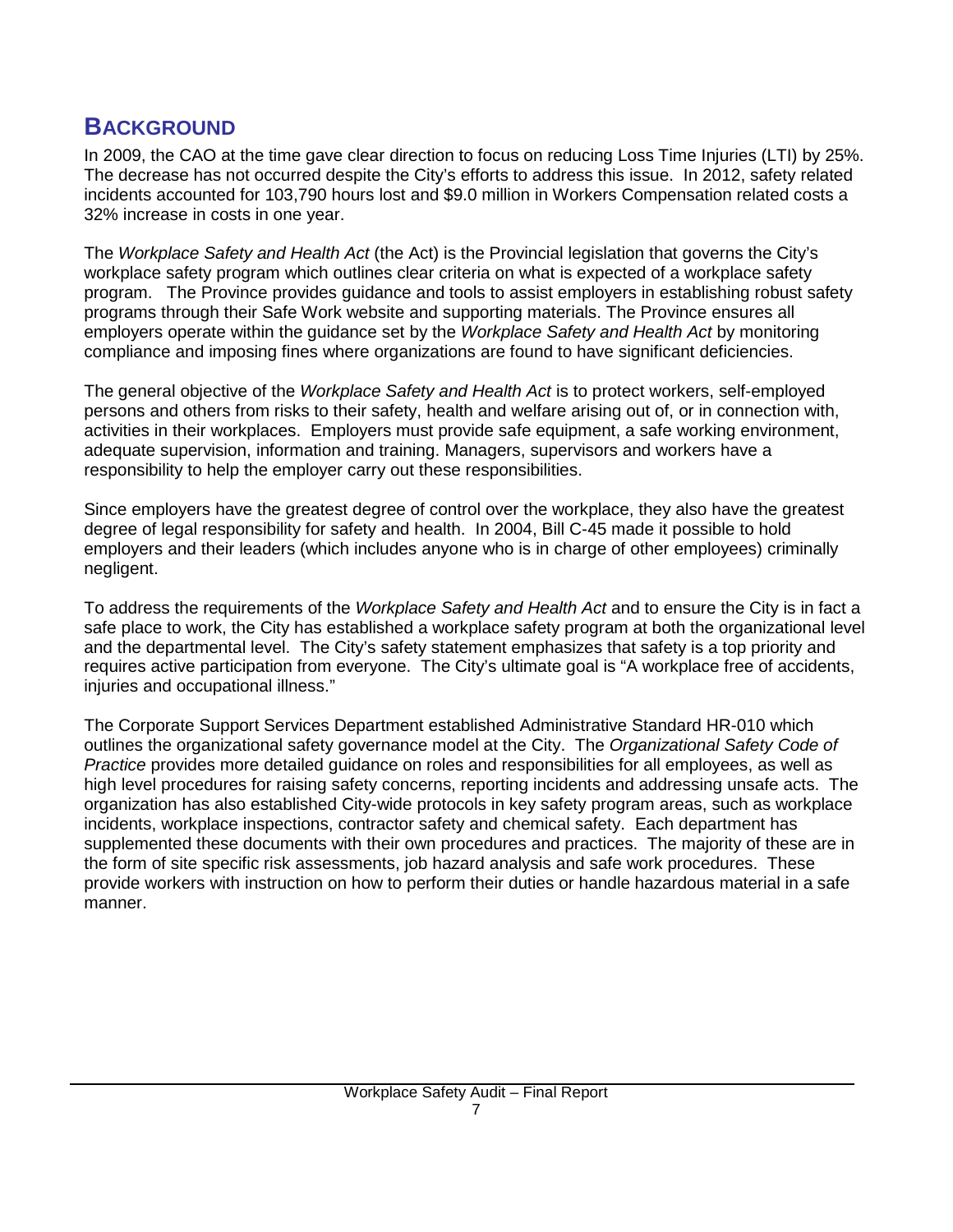# <span id="page-8-0"></span>**KEY RISKS**

The *potential* key risks associated with Workplace Safety include:

#### **Compliance**

- Non-compliance with the *Workplace Safety and Health Act (MB)*
- Non–compliance with the *Workers Compensation Board Act*
- Non-compliance with Union Agreements

#### Organizational Culture

- Lack of policies and guidelines to properly direct workplace safety
- Lack of clear accountability/responsibility
- Workplace safety not taken seriously
- Unsafe work practices encouraged to save time/ money

#### Business Process

- Not proactive in addressing workplace safety issues
- Lack of central coordination of workplace safety issues

#### Human Resources

- Insufficient staff
- Inadequately trained staff

#### Financial Resources

• Inadequate funding to adequately address workplace safety issues

#### Information Resources

• Insufficient performance information to be able to effectively manage the workplace safety processes

#### Physical Assets

• Improper equipment

The above noted potential risks and the processes in place to manage them were considered during the conduct of our audit.

# <span id="page-8-1"></span>**PERFORMANCE ANALYSIS**

Performance information provides the foundation to understand if the systems and processes are functioning as intended and achieving the desired results. A safety performance information system should provide senior management with a comprehensive overview of the City's safety program. It should also provide departmental safety resources with information specific to their department to assist in identifying where systems are working well and areas for further evaluation.

The workplace safety information that is prepared and presented annually to the City's senior management team in the Organizational Safety Performance Report is primarily loss time injury statistics. Departmentally, the safety performance information varies greatly in terms of comprehensiveness and the level of detail and analysis performed on the information.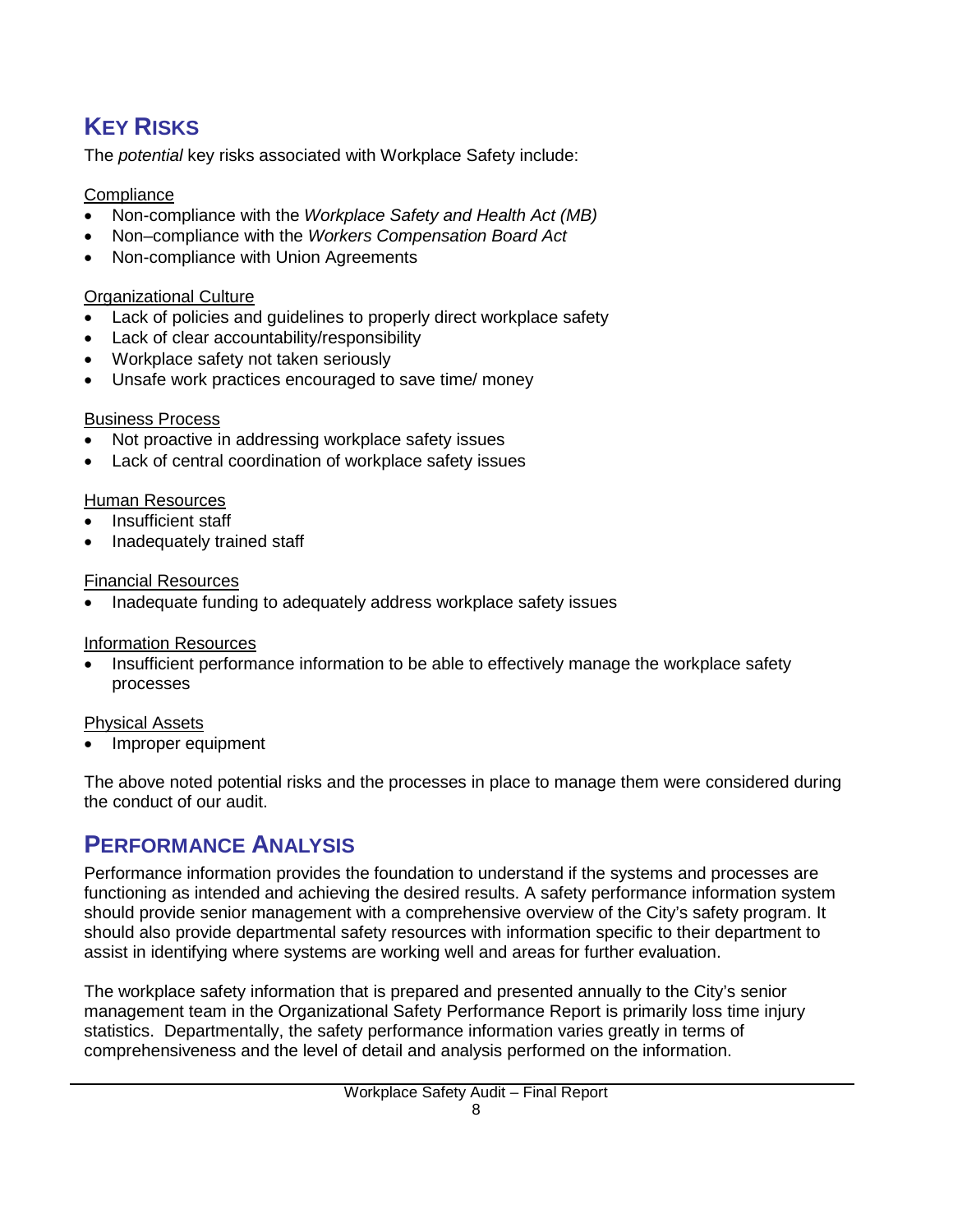The following section will provide an overview of the performance information that we were able to obtain on a city-wide basis. We further discuss the need for a comprehensive set of performance measures in the Observations & Recommendation section of the report.

#### **Loss Time Injury (LTI) Frequency**

LTI frequency is the number of lost time injuries per 100 workers per year. It can be used as an internal benchmark to determine if progress has been made within an organization to reduce the occurrence of

injuries. Figure 1 illustrates that the City's LTI frequency was 7.4 in 2012 (5.3 as calculated by Workers Compensation Board $<sup>1</sup>$  $<sup>1</sup>$  $<sup>1</sup>$ ) and has been</sup> relatively stable over the period from 2008 to 2012. The City's target in 2010 was a 25% reduction in LTI and despite increased efforts and the implementation of departmental injury reduction plans, the City has not seen a decrease in this indicator. This is in contrast to the LTI frequency rate for the Province of Manitoba (3.3) as calculated by Workers Compensation Board<sup>1</sup> which was significantly  $(38%)$ lower and on a decreasing trend.



In Figure 2, the City's LTI frequency statistics are further broken down by department. The LTI frequency has fluctuated over this period for most departments.



Note: only includes departments with LTI Frequency consistently greater than zero. Note: Organization refers to City of Winnipeg Average

<span id="page-9-0"></span> <sup>1</sup> Workers Compensation Board (WCB) uses gross payroll information to calculate LTI which includes periods when an employee is not present in the workplace (i.e. vacation, sick time, etc.). The City does not include this in their LTI calculations to improve the accuracy.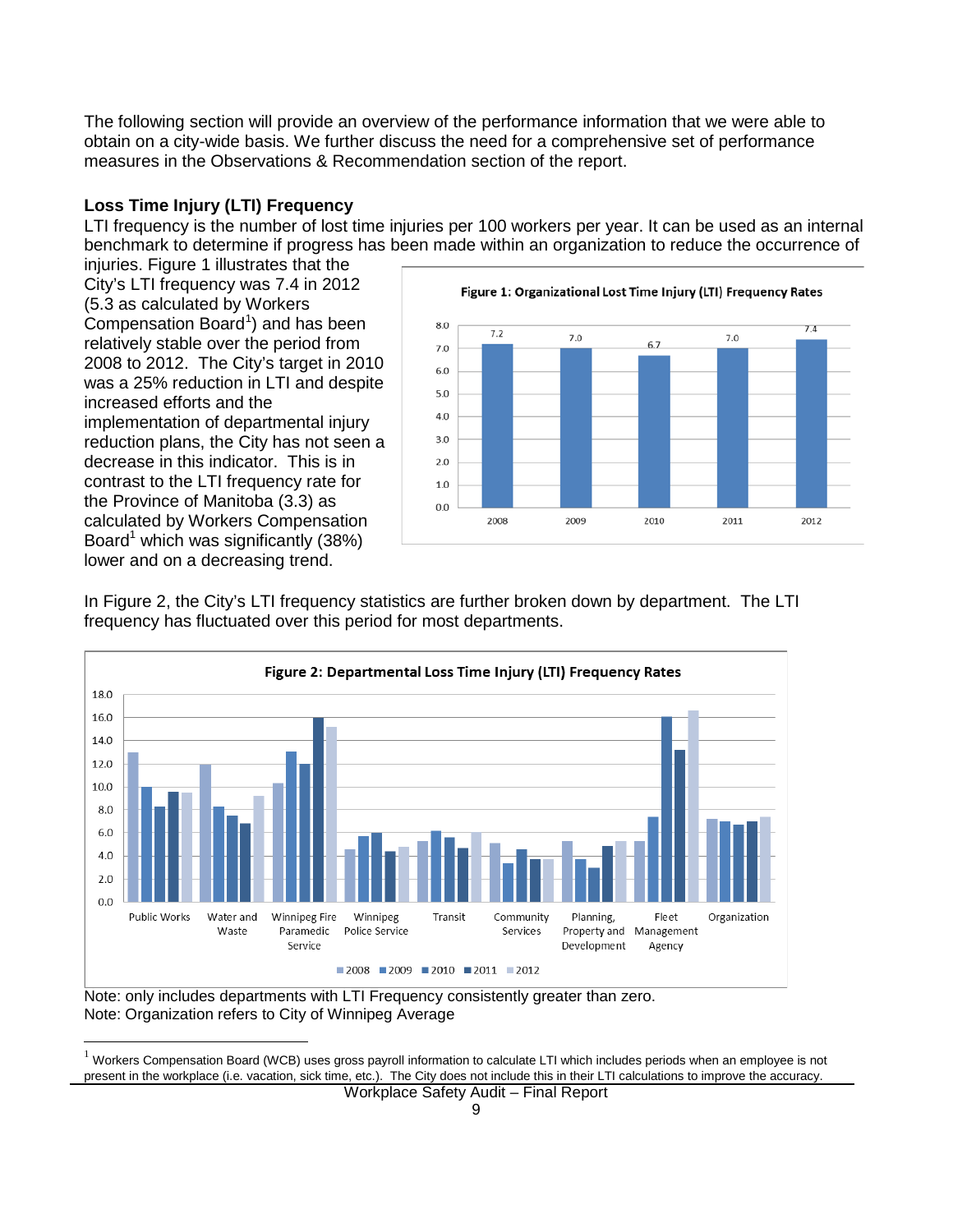#### **LTI Severity**

LTI severity reflects the seriousness of an injury and also the effectiveness of return to work and disability management programs. Severity is measured as hours lost due to injury per 100 workers per year and includes any hours lost in a given year regardless of the year of injury. The City experienced an increase of 24% in 2012 compared to 2011, which followed a 30% increase in 2011. Prior to 2011,

the City had been trending downwards (Figure 3). Taken together the LTI Frequency and Severity is highlighting that even though the number of injuries is relatively stable, in 2011 and 2012 these injuries resulted in longer absences from the workplace. This translates into higher costs to the City in both lost time and higher rehabilitative costs.

This was broken down further by department in Figure 4. Similar to the LTI frequency data, the LTI severity has fluctuated for every department. In total,



103,790 hours have been lost to injuries in 2012, which translates to 49.9 full time staff (based on a 40 hour work week). Clearly this is a significant issue for the City and must be addressed.



Note: only includes departments with LTI Severity consistently greater than zero. Note: Organization refers to City of Winnipeg Average

#### **Nature of Injury**

In addition to the LTI data, both at the organization level and the department level incidents are analyzed by the nature of injury. This helps identify what are the most frequent types of injuries that are causing LTIs. This information enables departments to focus their efforts on areas of concern and allows the Organizational Safety Branch to monitor trends across the City. As Figure 5 illustrates the most predominant injury that led to time loss in 2011 was strains and sprains, accounting for 67% of all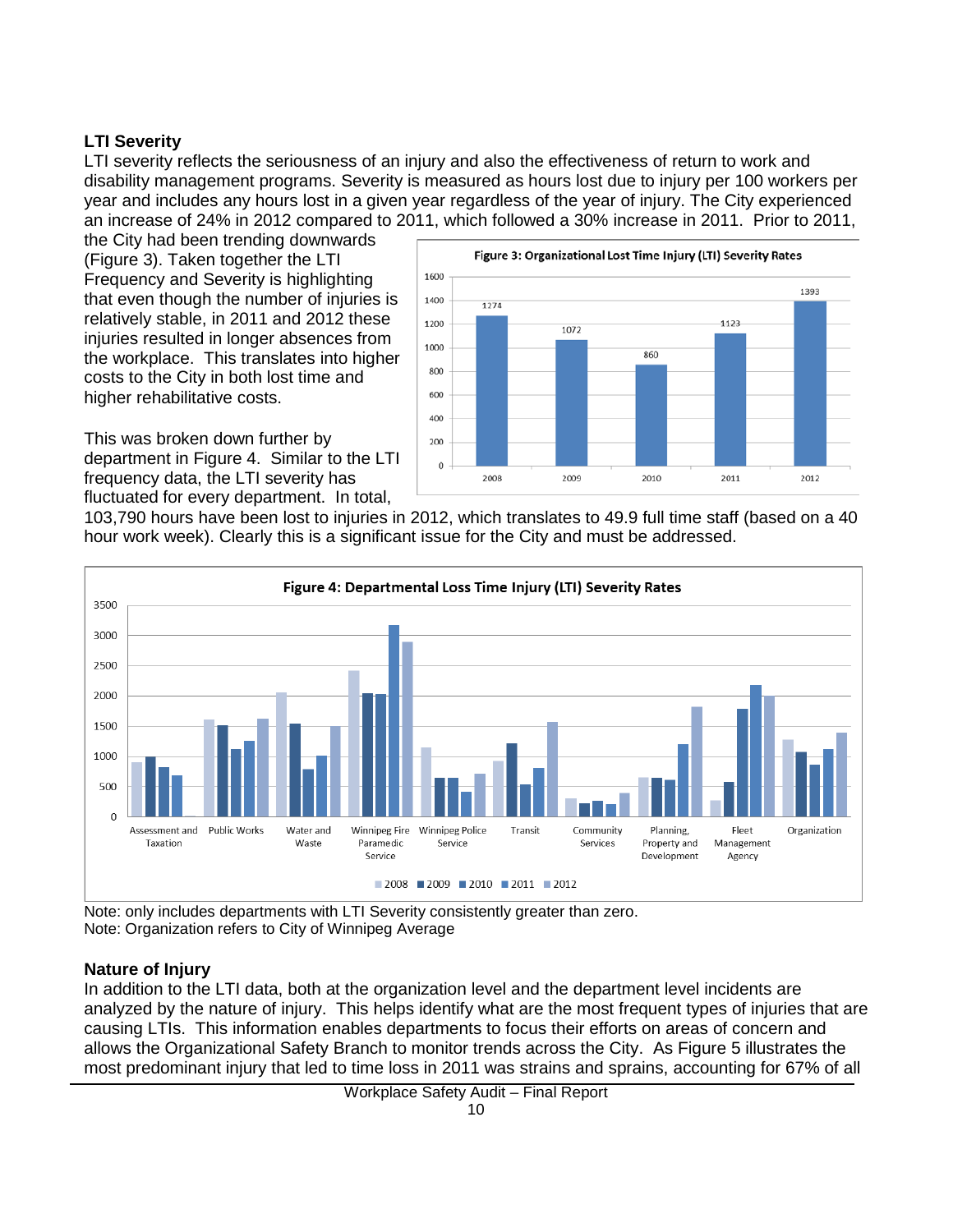loss time injuries. To address this issue the Organizational Safety Branch, with input from the departments, initiated a project (Body@Work) in May of 2012 in partnership with the WCB. The goal of the project is to reduce workers' compensation claims and extended absences associated with strains and sprains. It is too early to evaluate the success of this program.



#### **Workers Compensation Costs**

The comprehensive cost of workplace safety related incidents is currently not being tracked or reported. Workers Compensations Board (WCB) related costs, such as compensation for direct hours lost, rehabilitation costs, WCB claim administration costs are tracked by the Workers Compensation Branch,

Risk Management Division of the Corporate Finance Department. Figure 6 shows that WCB related costs have increased from \$6.8 million in 2011 to \$9.0 million in 2012, an increase of 32%. This is due to the increased cost of rehabilitation and increases in salary related expenses. The WCB figure only represents the basic costs associated directly with the claim and does not include costs such as wages to backfill the position, if necessary, or reduced productivity



once the person returns to work. Although the City does not have a complete cost figure, the WCB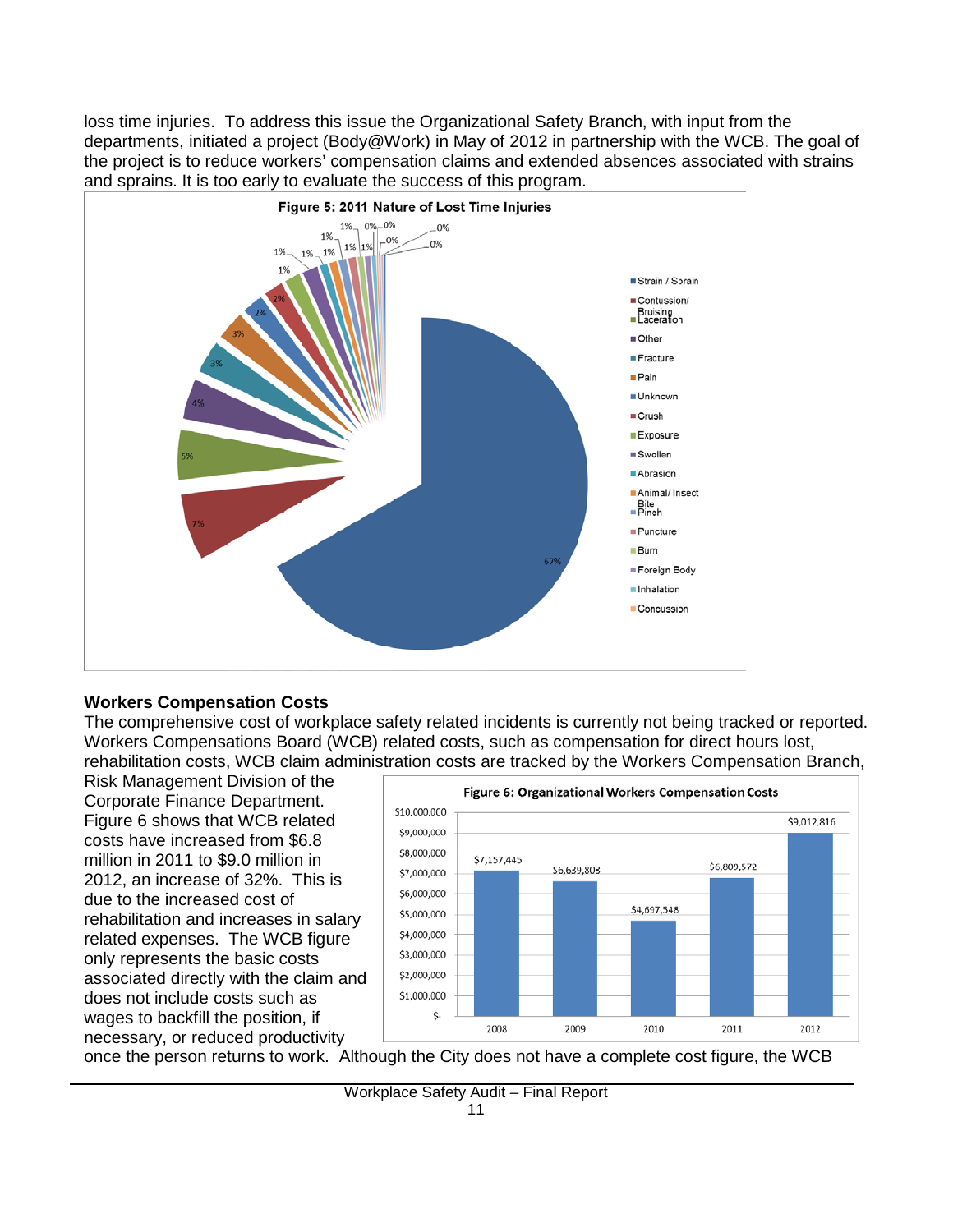costs are already significant and trending in the wrong direction highlighting the need for the City to take proactive measures to reduce safety related incidents in the workplace.

### <span id="page-12-0"></span>**OBSERVATIONS AND RECOMMENDATIONS**

<span id="page-12-1"></span>A complete summary of the recommendations is attached as **Appendix 2.**

# *GOVERNANCE STRUCTURE*

*Administrative Standard HR-010 Organizational Safety Governance's* (Administrative Standard HR-010) purpose is to ensure workplace safety is managed at the highest levels within the City and establishes the structure for strategic decision-making and direction setting for safety at the City.

*The* Administrative Standard HR-010 clearly outlines the roles and responsibilities of all levels, from the Chief Administrative Officer (CAO) to Departmental Safety Resources. It also states that it is to align with *Administrative Standard IS-001 Governance Structure – Internal Services[1](#page-9-0)* which in part outlines the key roles and responsibilities and authorities within Human Resources which is where Workplace Safety reports to in all but a few departments<sup>[2](#page-12-2)</sup>. Under the current structure the Human Resource Leaders have a dual reporting relationship; they have a solid line relationship to the Director of Corporate Support Services (Director of CSS) and a dotted line to the Director of the department where they provide service.

The CAO assumes overall responsibility for safety within the organization under the Administrative Standard HR-010. The Chief Operating Officer (COO) holds the Director of CSS accountable for organizational safety initiatives and Departmental Directors are accountable for the implementation of safety programs within their department. In order to assist the Director of Corporate Services in fulfilling their responsibilities, the Organizational Safety and Occupational Hygiene Branch (Organizational Safety Branch) and the Departmental Human Resources Leaders provide the Director of CSS with information required to evaluate the progress of organizational safety initiatives. The departmental Human Resource Leaders are supported by the Departmental Safety Resources in the fulfillment of their responsibilities.

From a governance perspective the City has guidance in place that is consistent with the requirements stated under the *Workplace Safety and Health Act* (the Act). The Administrative Standard HR-010 provides guidance with respect to the responsibilities of all levels of City employees concerning workplace safety.

However, from our interviews it appears that even though the responsibilities of all levels of City employees have been defined in the Administrative Standard HR-010, some responsibilities have not been consistently interpreted. In particular, there exists some misunderstanding of what is a "must do" versus a "may do" with respect to implementing corporate initiatives, in particular around oversight practices. We believe these misunderstandings are in part due to a need to better define expectations for the oversight role through the development of a more comprehensive set of minimum safety standards, which will be discussed in more depth in the Minimum Acceptable Safety Standards section

Service Level Agreement for internal services has not been developed for the Winnipeg Police Service. WPS Human Resource Leader has an indirect (i.e. dotted line) reporting relationship to the Director of CSS.<br><sup>2</sup> Fire Paramedic Service and Fleet Management Services report internally within their department

<span id="page-12-2"></span>

Workplace Safety Audit – Final Report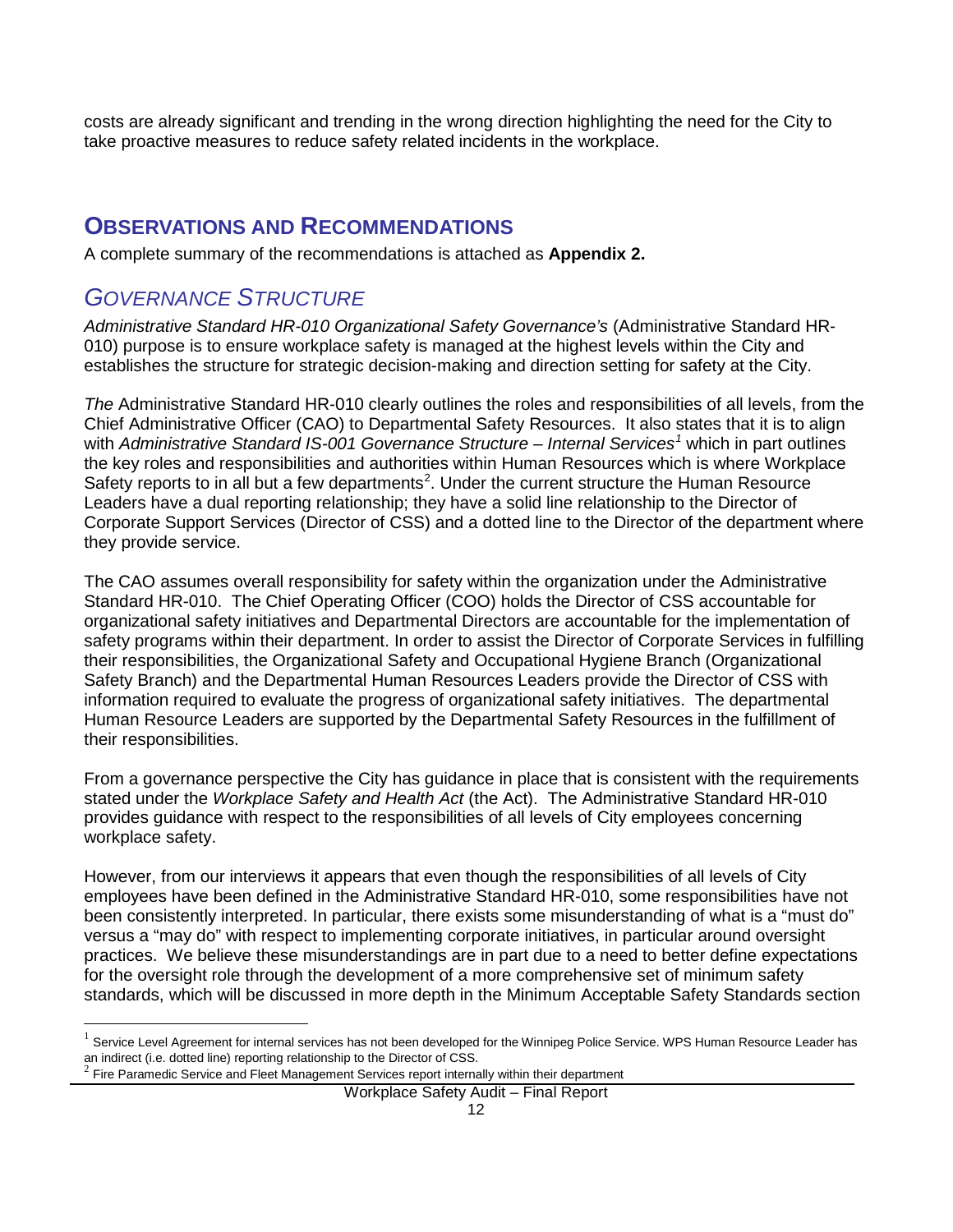of the report. We believe a renewed communication effort will address any current misunderstandings and ensure all roles and responsibilities are clearly understood moving forward. The role of the corporate group is to lead, coordinate and/or facilitate organizational safety initiatives that affect multiple departments to monitor compliance with the Act*.* The role of human resource leaders and departmental safety staff is to ensure those initiatives are effectively and efficiently implemented to maintain compliance but also to reflect the unique operations performed by different departments. As the governance model for safety is communicated to departments it may be necessary for refinements to be made to the current Administrative Standard HR-010 to address any misunderstandings that may be highlighted during this outreach to organizational and departmental leaders.

#### *Recommendation 1*

Director of CSS should ensure Administrative Standard HR-010 is re-communicated to all organization and departmental leaders with emphasis on the respective roles and responsibilities and further defining the expectations for oversight.

#### *Management Response*

Agree. To ensure consistent interpretation of responsibilities as outlined in Administrative Standard HR-010, expectations for oversight must be clarified. This can be accomplished through establishment and communication of minimum standards for safety performance measurement and reporting (see response to Recommendation #2). Timeline: Second quarter 2014

# <span id="page-13-0"></span>*MINIMUM ACCEPTABLE SAFETY STANDARDS*

Setting minimum safety standards is essential to building a safe work environment. Standards help to build a positive culture, control the risks and set out how City employees will perform their work. They should identify who does what, when and the expected result.<sup>[1](#page-12-2)</sup> Standards must be: measurable, achievable and realistic.

Administrative Standard HR-010 identifies the Director of CSS as being accountable for organizational safety initiatives and to approve the implementation of any necessary changes in overall direction, plans and/or standards as they relate to organizational safety. We interpret this to mean that the Director of Corporate Support Services has the responsibility to monitor the City's compliance with the *Workplace Safety and Health Act*. This translates into identifying minimum acceptable safety standards for the performance of work, some of which have already been developed and others that still need to be developed.

The following standard practices have been adopted at the organizational level:

- How to raise safety concerns
- Escalation of safety concerns
- Reporting an incident or injury
- Incident investigation
- Safety inspections
- Contractor safety procedures
- Chemical safety
- Job Hazard Analysis and Safe Work Procedures

<span id="page-13-1"></span> <sup>1</sup> Managing Health and Safety: Five Steps to Success, Health and Safety Executive, Government of UK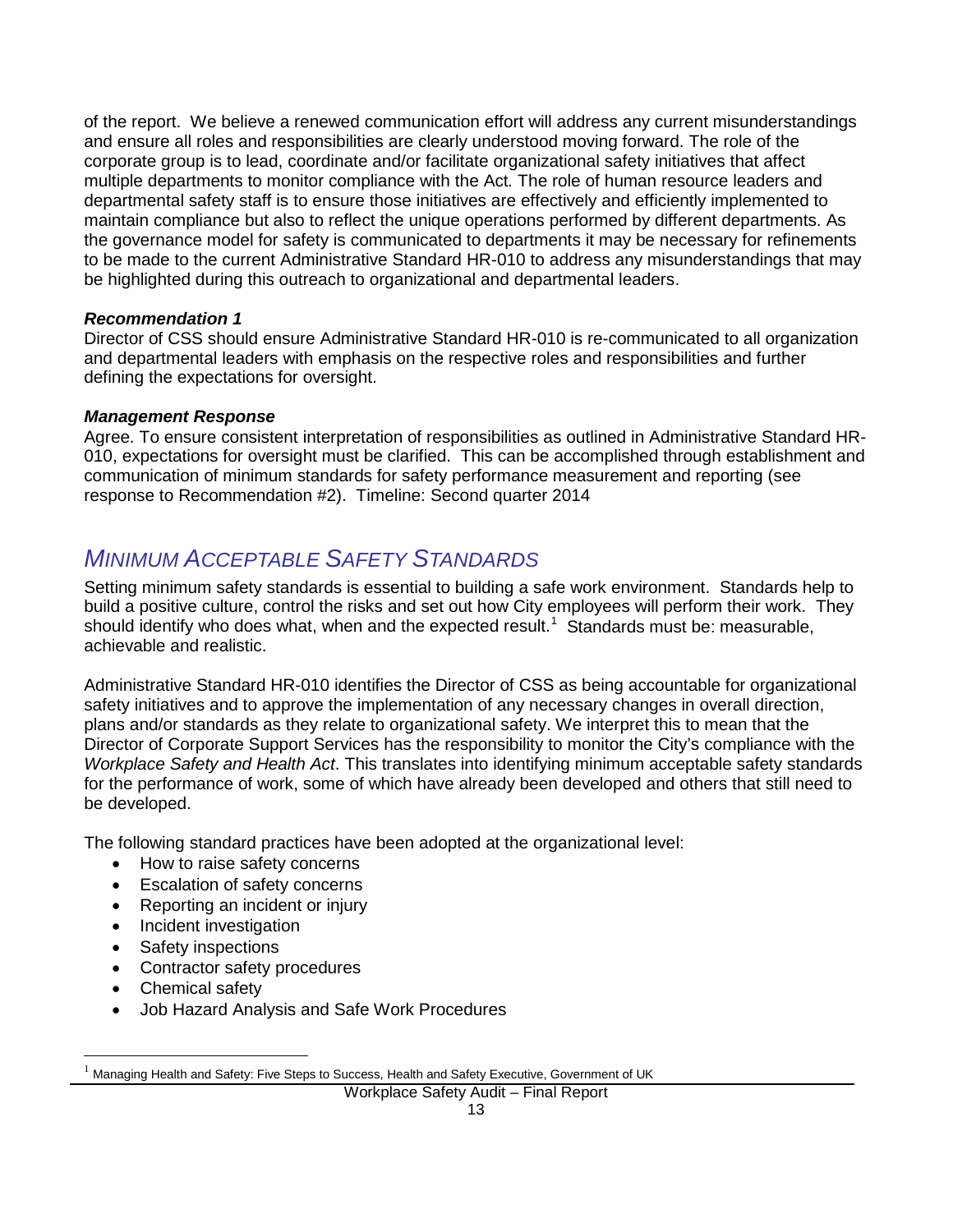The following standard practices need to be developed the organizational level:

- Training for supervisory staff
- Safety Orientations/ Job Related Training
- Qualifications for safety resources
- Qualifications for safety committees
- Monitoring compliance
- Performance reporting
- Review of safety program

These safety standards should be consistently documented, clearly communicated and implemented in all departments. The progress towards the full implementation of these standards should be periodically monitored by the Organizational Safety and Occupational Hygiene Branch and reported to the Director of Corporate Support Services.

Through our audit work we identified differing practices and standards with respect to safety programs in the departments. From a perspective of minimum safety standards, there should be no deviation. If a department chooses to exceed minimum standard, they may do so if the departmental director is supportive. Once the minimum safety standards are communicated to the departments and implemented, then the Organizational Safety and Occupational Hygiene Branch will be able to compile complete, accurate, timely and comparable safety information and fulfill its oversight role.

#### *Recommendation 2*

Director of CSS establish a more comprehensive set of minimum safety standards for the organizational safety program to be implemented in all departments to monitor compliance with the *Workplace Safety and Health Act*.

#### *Management Response*

Agree. For a safety program to be effective and to provide reasonable assurance that safety risk is mitigated, minimum standards must be developed and implemented.

Under the direction of the Director of Corporate Support Services, the Organizational Safety and Occupational Hygiene Branch will:

- develop and implement an organizational protocol outlining minimum safety performance measurement and reporting requirements. The protocol will define key safety performance measures for the City; outline how data is to be collected and reported at all levels, and strengthen safety program oversight. Timeline: Second quarter 2014
- work with departmental safety resources and HR Leaders to:
	- $\circ$  define minimum requirements related to the qualification and training of staff with key responsibilities under the Workplace Safety and Health Act. This would include orientation, job related training, and supervisory training, safety committee training and specific training related to the Act. These requirements will be communicated to the organization and adopted as minimum safety performance standards. Timeline: Second quarter 2015
	- o establish standard criteria and methodology for safety program reviews. These requirements will be communicated to the organization and adopted as minimum safety performance standards. Timeline: End of 2015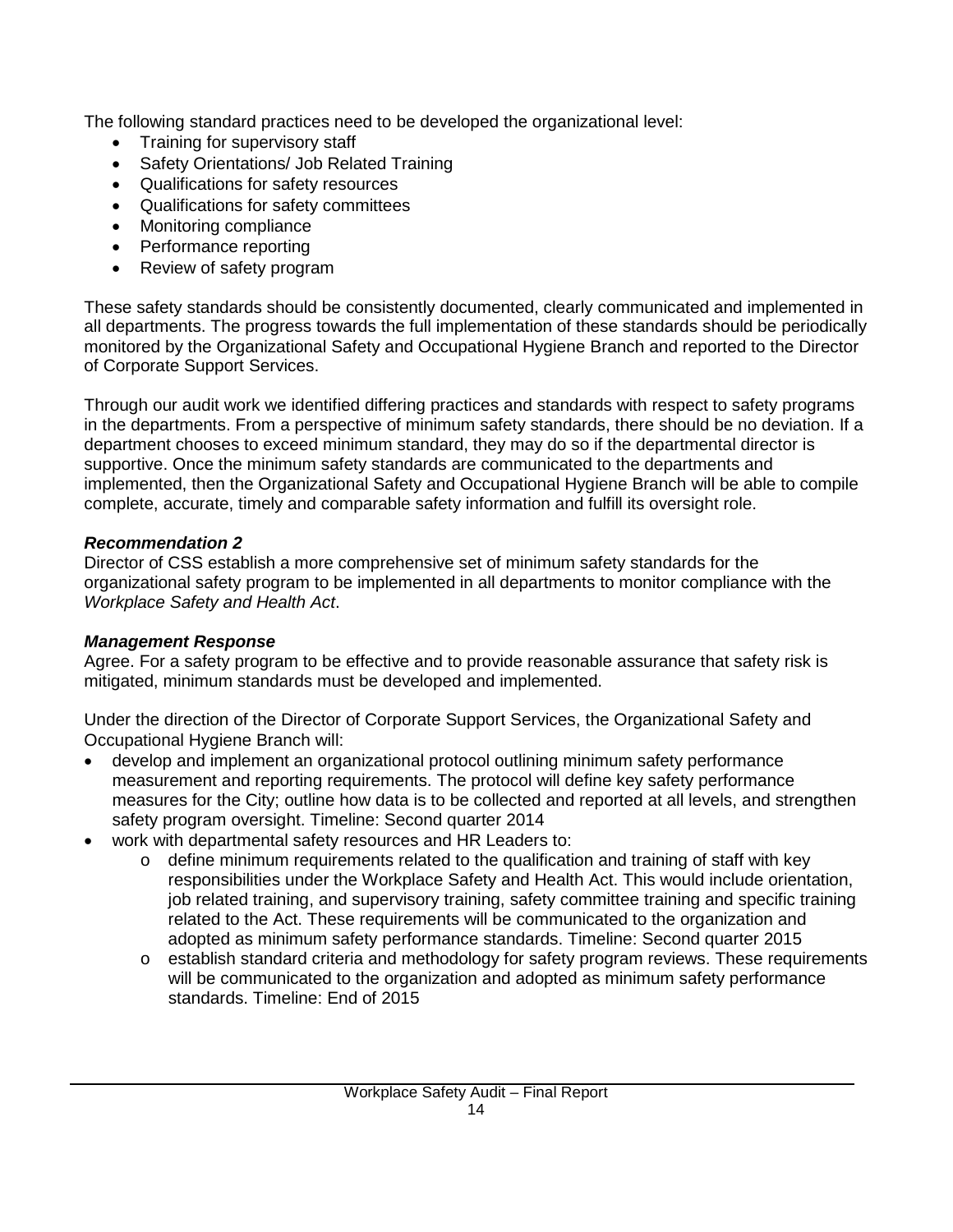# <span id="page-15-0"></span>*OVERSIGHT ROLES*

Proper oversight at all levels of the organization is crucial to ensure the continued effectiveness of a workplace safety program at both the organizational and departmental level. In order to ensure adequate oversight is carried out, all levels of employees must clearly understand how oversight is defined and their respective roles. Oversight, for the purposes of this report refers to the monitoring of the workplace safety program at the organizational and departmental level and informing those with the authority to make necessary changes to ensure the organization and departments remain compliant with the minimum safety standards and the *Workplace Safety and Health Act*.

# Chief Administrative Officer (CAO)

Administrative Standard HR-10 states that the CAO assumes overall responsibility for safety within the organization and acts as a final decision-maker on organizational safety issues. In essence the CAO's primary oversight responsibility would be to ensure that sufficient information is being presented in a timely manner in order to make informed decisions with respect to the workplace safety program.

# Chief Operating Officer (COO)

Administrative Standard HR-010 is clear on the role of the COO. It states the following:

- Holds department heads accountable for safety in departments by monitoring performance and progress of departmental safety programs on a regular basis.
- Holds the Director of Corporate Support Services accountable for organizational safety initiatives by monitoring their progress on a regular basis.
- Directs and approves the implementation of any necessary changes in overall direction, plans and/or standards as they relate to organizational safety.

The COO has a very active oversight role in terms of monitoring the department heads and the Director of CSS with respect to the performance and progress of safety programs and initiatives. It is crucial that the COO receives and reviews a complete set of workplace safety performance information at the organizational and departmental level on a timely basis.

# Director of Corporate Support Services

Administrative Standard HR-010 defines the Director of CSS's role as follows:

- Acts as a senior advisor to the CAO, recommending systems and administrative standards that ensure integrity and consistency in organizational safety.
- Assumes responsibility for organizational safety initiatives and provides strategic leadership in alignment with legislated requirements.
- Receives information on emerging trends and internal/external risks.
- Supports and/or endorses changes to direction, systems and processes as required.
- Ensures safety is included in the agenda of senior management team meetings as required.

By acting as the CAO's senior advisor the Director of CSS is responsible for ensuring the CAO has the appropriate information to assess the performance of the workplace safety program at the organizational level. The Director of CSS also has to be kept current on emerging trends and internal and external risks.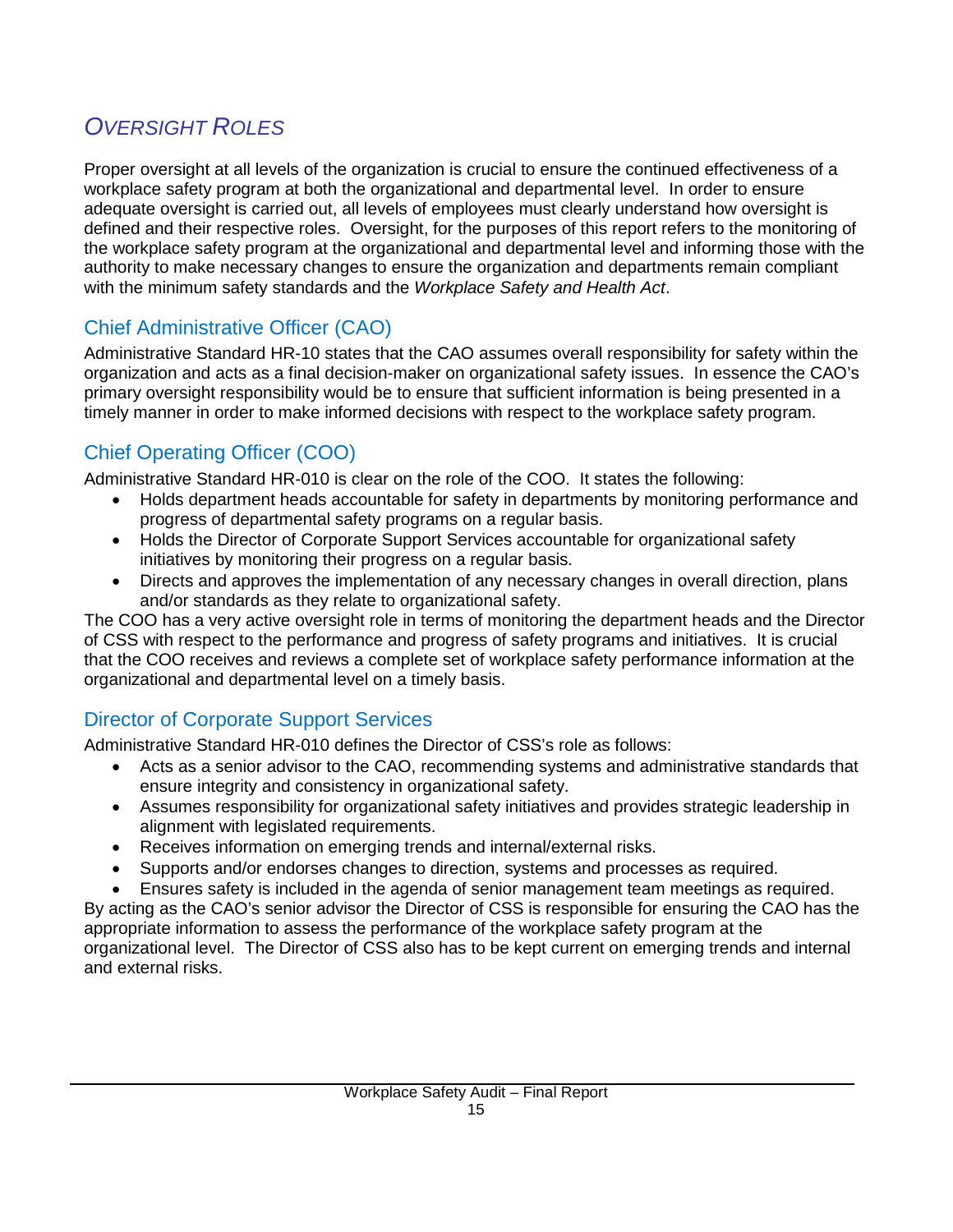# Department Head

Administrative Standard HR-010 defines the role of the department heads as follows:

- Assumes responsibility for safety within their department and acts as senior decision maker on departmental issues.
- Holds managers, supervisor and employees accountable for safety by monitoring performance and progress on a regular basis and progress on a regular basis.
- Evaluates departmental progress and performance, and reports results and departmental safety priorities to the CAO on a regular basis.

The department head has a key oversight role as they are responsible for monitoring the performance and progress of the departmental safety program and reporting these results to the CAO on a timely basis.

# Organizational Safety and Occupational Hygiene Branch (of CSS)

The Organizational Safety and Occupational Hygiene Branch (of CSS) (Organizational Safety Branch) is the group tasked to support the Director of CSS in ensuring organizational safety initiatives are in alignment with legislated requirements. Administrative Standard HR-010 defines the roles and responsibilities of the Organizational Safety Branch as the following:

- Provides strategic and timely information, advice and support to the City's administration on safety issues that affect the organization;
- Recommends to the Director of CSS changes in direction, systems or processes;
- Recommends organizational safety protocols, systems and services;
- Reviews and reports to the Director of CSS and respective department heads on the progress of organizational safety initiatives and safety trends across the organization; and
- Leads, coordinates and/or facilitates organizational safety initiatives that affect multiple departments.

To fulfill this broad mandate, the Organizational Safety Branch facilitates monthly meetings with all departmental safety resources to identify safety issues impacting multiple departments and develops City-wide solutions. Working with the safety community, the Organizational Safety Branch has led the development and implementation of a number of City-wide standards, protocols and procedures. They are also coordinating and leading corporate-wide safety initiatives such as Body@Work (project to prevent strains and sprains), and an on-line workplace inspection system to track and pro-actively report on the correction of hazards. The Organizational Safety Branch develops and communicates an annual Organizational Safety Performance Report for the CAO, and meets with senior management annually to discuss trends and recommend direction. The Organizational Safety Branch maintains a safety site on CityNet which includes guidance and tools for departments to use for their safety programs and assumes primary responsibility for the maintenance of the central Online Material Safety Data Sheets System that is accessible to all departments. Finally, the Organizational Safety Branch works with the Employee Development Branch to deliver safety related training for safety committees and employees.

Through our interviews it was evident that staff in all departments, both safety and operational, embraced the Organizational Safety Branch's current role. However, as was noted previously there is an opportunity to improve the oversight of the organizational safety program to monitor all departments' compliance with the minimum standards which are in alignment with the requirements of the Act. We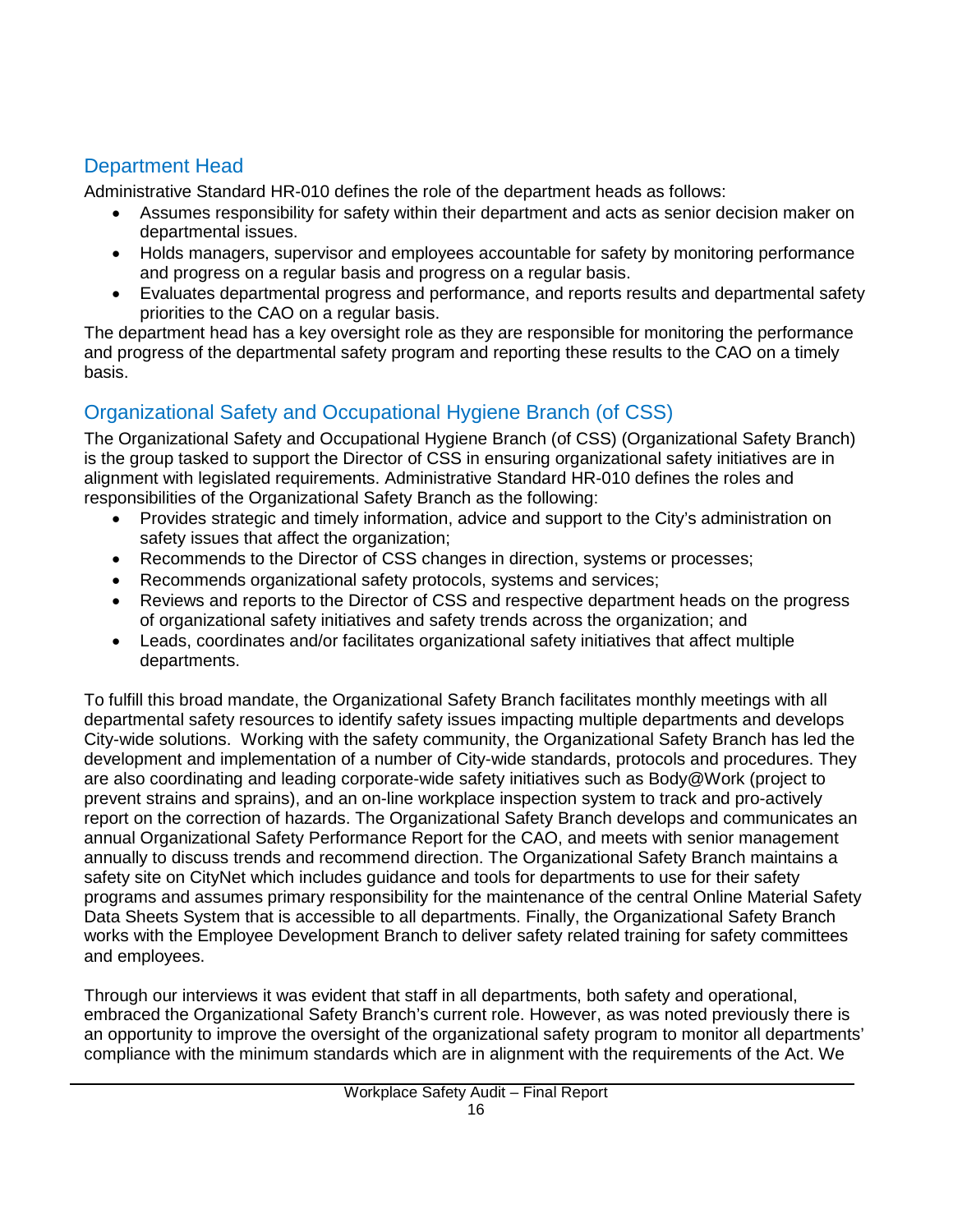found that that the Organizational Safety Branch is viewed as a resource to offer support and guidance. While these roles are important to foster a collaborative environment the departments also need to understand that the Organizational Safety Branch does have an oversight role and is accountable to the Director of CSS for ensuring safety programs are in alignment with legislated requirements.

Over the last couple years the Organizational Safety Branch has begun to lay the groundwork for a good governance model but needs to build on past efforts. The Organizational Safety Branch needs to take the lead role in monitoring all departments' compliance with minimum acceptable safety standards. These oversight responsibilities would include identification of organizational minimum safety standards, working collaboratively with departments on design of supporting systems and then monitoring and reporting on a comprehensive set of performance information that would highlight the progress of organizational safety initiatives and safety trends across the organization.

#### *Recommendation 3*

Director of CSS should ensure the Organizational Safety and Occupational Hygiene Branch perform the expanded oversight responsibilities as defined in Administrative Standard HR-010.

#### *Management Response*

Agree. The role of the Organizational Safety and Occupational Hygiene Branch will be expanded, within the safety performance measurement and reporting framework (established in response to Recommendation #2), to include additional oversight of departmental safety activity. Timeline: Second quarter 2014

# Human Resource Leaders

Human resource leaders are the Director of Corporate Support Services' direct link to the departments as outlined in the *Administrative Standard IS-001 – Internal Services* and as such are the direct link to the departmental safety programs with the exception of Fleet Management Agency, Winnipeg Fire Paramedic Service and Winnipeg Police Service as they have a different reporting structure. The Administrative Standard HR-010 identifies two key responsibilities for human resource leaders related to the oversight of the safety program:

- Implements, communicates and supports organizational and departmental safety standards, protocols, systems, processes and activities within their department.
- Provides the Director of Corporate Support Services with information required to evaluate the progress of organizational safety initiatives.

Through our interviews, we found that although the human resource leaders are providing the Director of CSS with high level information they are not providing a comprehensive set of information to properly evaluate the progress of organizational safety initiatives. We found that this was in part due to a lack of understanding of the minimum reporting requirements and the absence of a comprehensive set of minimum safety standards. We believe that with the establishment of a comprehensive set of minimum safety standards, minimum reporting standards and an effort to communicate these to all departments the human resource leaders will be in a position to better fulfill their role under Administrative Standard HR-010.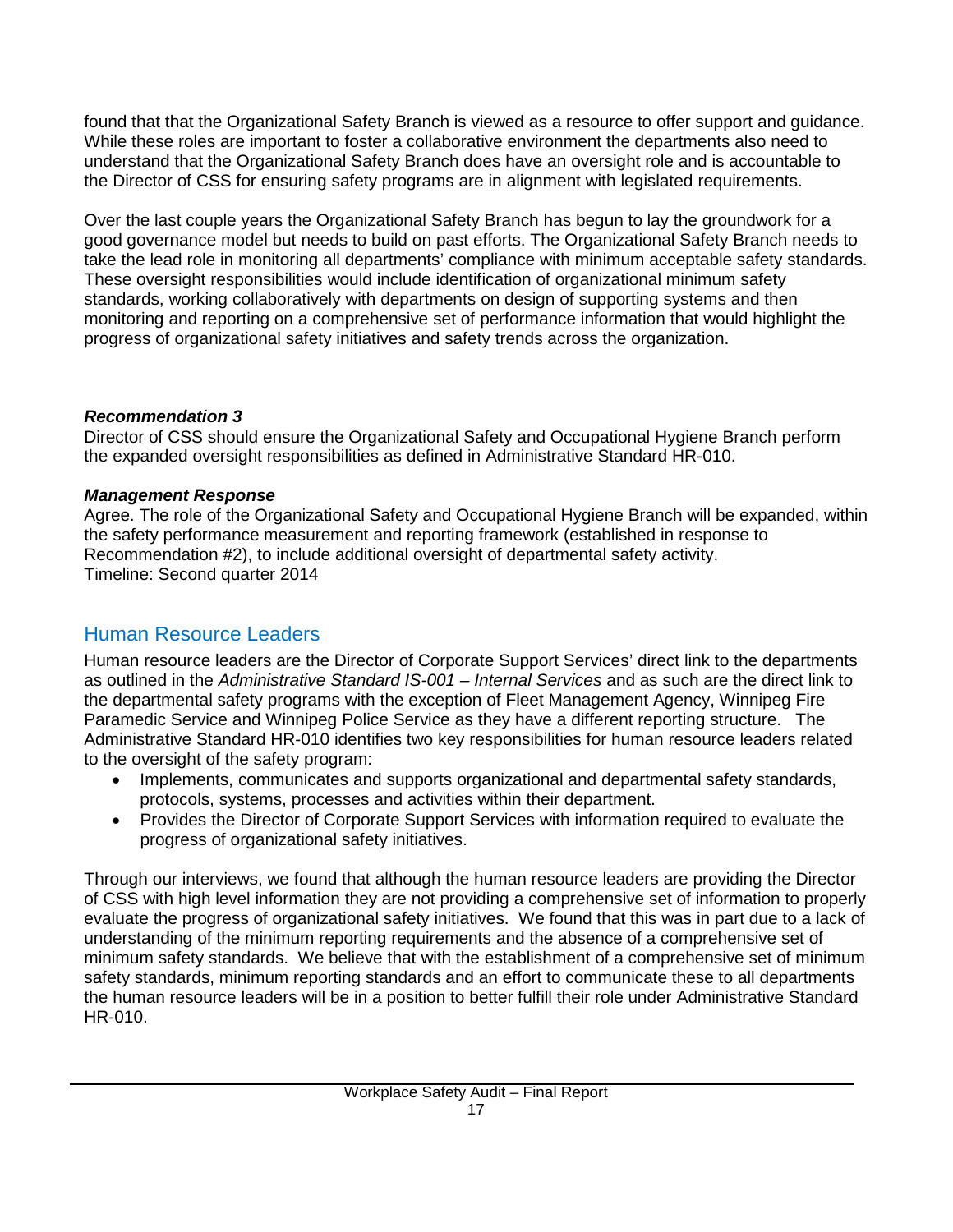### Departmental Safety Resources

Departmental safety resources are responsible for collecting, analyzing and reporting on the necessary performance data to demonstrate the department is complying with established standards. Departmental safety resources report to the departmental human resource leader and/or the department head and as such are responsible for providing them with the necessary information for them to carry out their oversight roles. The Administrative Standard HR-010 identifies two key responsibilities for departmental safety resources that are related to oversight:

- Provides safety advice and support to all members of their department including managers, workers and safety committee members.
- Identifies and responds to emerging trends and internal/external risks specific to a department and develops processes and systems to respond to the issue.

Through our interviews, we found that some departmental safety resources do not believe they have a direct responsibility for ensuring compliance with the Act and act more as an advisor to department staff. They believe ensuring compliance is the specific role of supervisors and managers. Most departmental safety resources are currently providing limited performance information to supervisors to support them in carrying out their responsibilities. Where the supervisor has responsibility to ensure the local work environment is safe, the departmental safety resource has the responsibility to monitor safety trends across their department and use their safety expertise to support supervisors. Departmental safety resources have more safety related knowledge and experience than a typical supervisor and that should be used on a regular basis to support supervisors in identifying and addressing any potential safety concerns before they result in an incident. Departmental safety resources should also be providing regular detailed reporting to supervisors and work with them to identify any emerging trends. Departmental safety resources play a vital role in ensuring the leaders of the department are provided with the necessary information to effectively carry out their oversight roles and in supporting overall department compliance with the Workplace Safety & Health Act.

#### *Recommendation 4*

Director of CSS to require regular reporting of safety performance information by the departmental human resource leaders to the Organizational Safety Branch. Departmental human resource leaders should work with departmental safety resources, where applicable, and their Department Heads to ensure organizational safety initiatives are implemented and performance information reported to demonstrate the departments' compliance with the *Workplace Safety and Health Act*.

#### *Management Response*

Agree. The safety performance measurement and reporting process developed in response to *Recommendation #2* will require the ongoing reporting of safety performance/progress information by the departments (safety resources) to the Organizational Safety and Occupational Hygiene Branch. Timeline: Second quarter 2014

### Departmental Supervisors

The *Organizational Safety Code of Practice* (Code of Practice) is meant to supplement the Administrative Standard HR-010 and "discusses safety at a level that applies to all City of Winnipeg employees regardless of department". The Code of Practice builds on Administrative Standard HR-010 by outlining responsibilities for supervisors<sup>[1](#page-13-1)</sup> and employees. An excerpt from the City of Winnipeg

<span id="page-18-0"></span> <sup>1</sup> Organizational Safety Code of Practice – Supervisor is defined as anyone who directs the work of an employee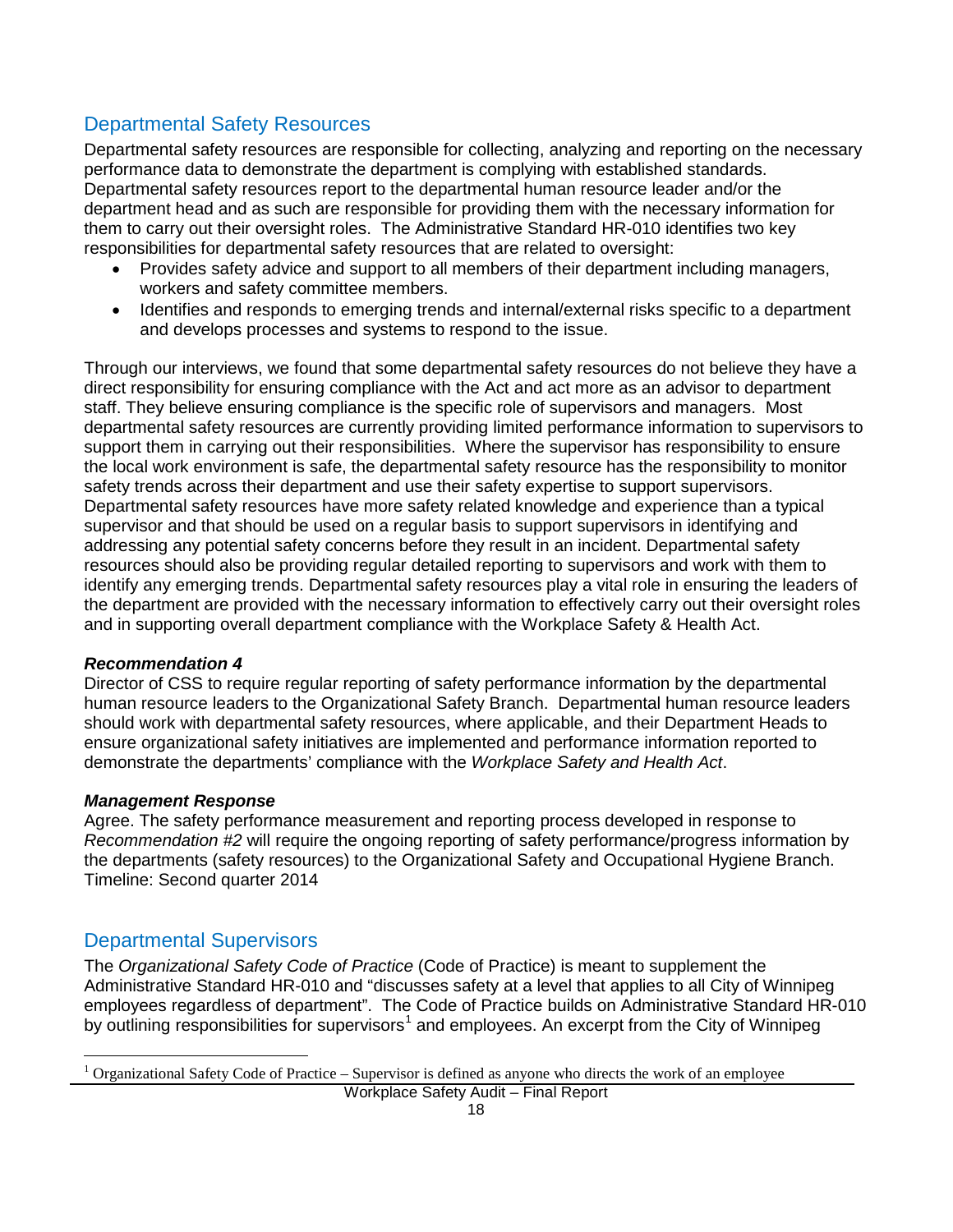*Organizational Safety Code of Practice* under Section B – Key Roles and Responsibilities clearly outlines what is expected by a Supervisor.

#### *Supervisor (Leader)*

 $\overline{a}$ 

*Note: A supervisor (leader) is anyone who directs the work of an employee.*

*• Ensures that workers understand safety rules and procedures and have the training and tools to complete work safely.*

- *Monitors safety as work progresses and responds to any issues in a timely fashion.*
- *Responds to worker concerns related to safety.*
- *Responds to safety and health committee recommendations.*
- *Ensures appropriate corrective action is taken to address unsafe acts.*

*• Promotes a safe and healthy work environment that complies with regulatory requirements.* 

The Code of Practice in section F – Unsafe Acts further enforces that the supervisor is responsible for addressing unsafe acts.

*Supervisors will address unsafe acts in the workplace by*

- *Determining why they occurred*
- *Taking corrective action(s) to address the cause*
- *Document the corrective action*

*In many cases the unsafe acts are unintentional and provide an opportunity to coach an employee. Where circumstances warrant, unsafe acts will result in discipline.*

From our interviews it appears that even though the responsibilities of all levels of City employees have been defined in the guidance documents, in large part they have not been fully understood. We found that some employees, especially the manager and supervisory levels did not have a full understanding of what they are responsible for under the Act and what they need to do to fulfill these responsibilities.

Being a supervisor responsible for the safety of the workers under their charge is a very broad concept that has many facets such as ensuring staff receive adequate training and proper safety equipment, promoting a safe work culture and environment and having processes in place to identify and address safety concerns. From our interviews we found that supervisors understood that they were responsible for the safety of their workers in a general sense but the majority was not familiar with the training, incident investigation, oversight and enforcement requirements under the Act. We found that less than twenty-five percent of supervisors indicated they had training plans related to job safety in place for each employee beyond the apprentice or recruit training phase of the employee's career. Through our interviews we noted that less than ten percent of the workers indicated they had an individual training plan. Having a safety training plan for workers is a requirement of the Act*.*

We also found that supervisors were lacking training in incident investigation and implementation of corrective actions following a reported incident. Information on organization-wide reported incidents indicate that only 63% of the reported incidents had corrective actions in place and of these only 47% had been implemented. We acknowledge that more corrective actions may have been implemented and not reported but supervisors should be properly documenting all safety efforts. When these issues are combined with a lack of performance reviews and a lack of adequate performance management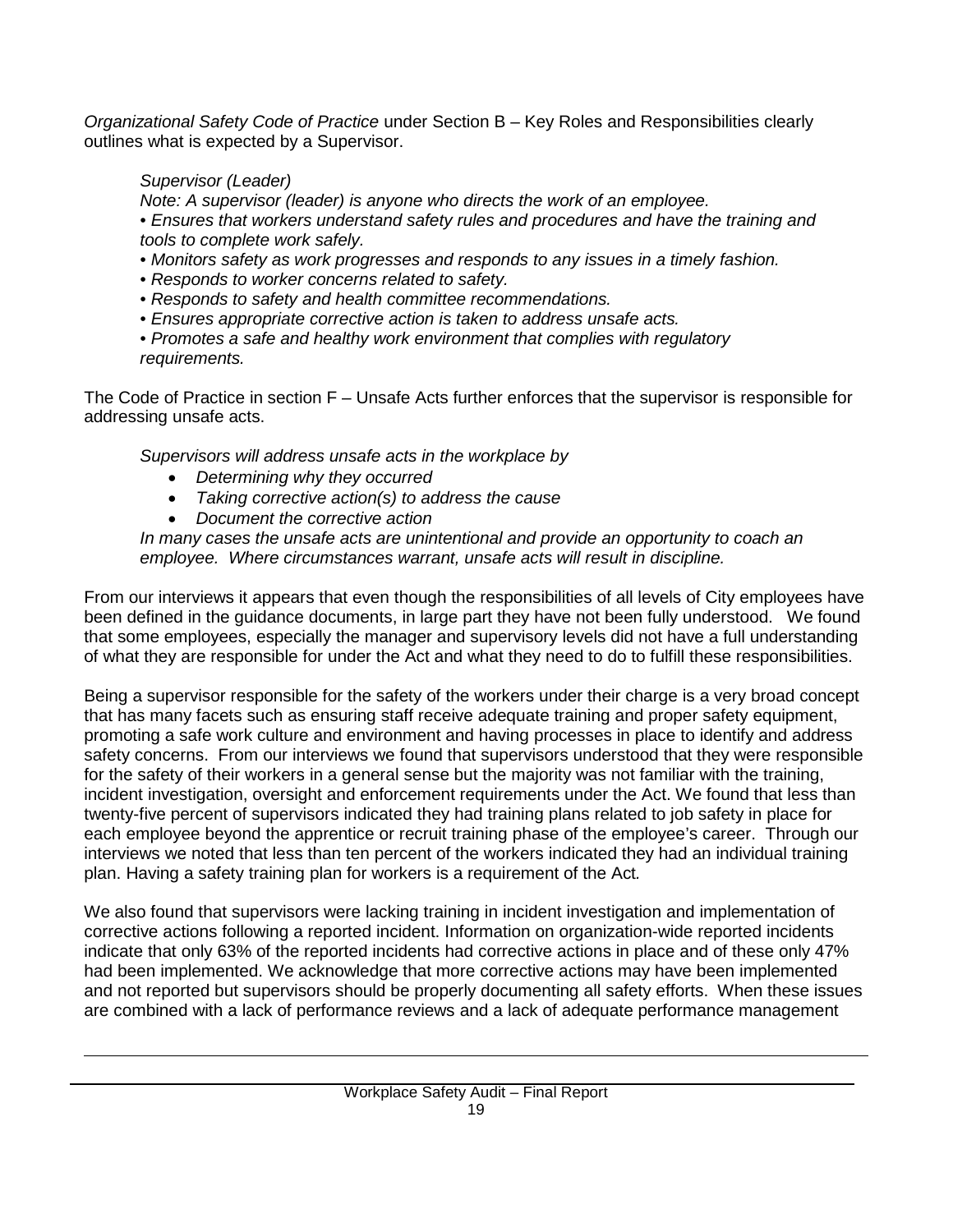information it greatly decreases the ability for supervisors to successfully advance workplace safety initiatives.

Specific responsibilities related to safety need to be communicated to supervisors and embedded in their daily job responsibilities. Only when the supervisor is fully aware and trained can they be expected to fulfill their role in creating and maintaining a safe work environment. These responsibilities would include, at a minimum:

- addressing identified safety issues within a specified time range;
- establishing a training plan related to safety for employees;
- maintaining records for incident investigations and implementing corrective actions; and
- ensuring compliance with all documented safety procedures.

#### *Recommendation 5*

Director of CSS ensure that the *Organizational Safety Code of Practice* be updated to include the above noted safety responsibilities for a supervisor and communicated throughout the organization.

#### *Management Response*

Agree. Under the direction of the Director of Corporate Support Services, the Organizational Safety and Occupational Hygiene Branch will amend the Organizational Safety Code of Practice to include additional clarification regarding a supervisor's safety responsibility. Timeline: Second quarter 2015

# <span id="page-20-0"></span>*REVIEW OF SAFETY PROGRAM*

The Workplace Safety and Health Act requires that the workplace safety program must have a procedure reviewing and revising the workplace safety and health program at intervals not less than every three years or sooner if circumstances at a workplace change in a way that poses a risk to the safety or health of workers at the workplace (Section 7.4(5)(k)). We noted that the departments have taken different approaches in addressing this requirement. Currently, three of the departments have engaged an external body to audit their safety program and the remainder of the departments are relying on a more informal internal review of their program. The primary reason cited by departments that did not have their safety program reviewed by an external body was insufficient resources, both time and financial. These reviews are time consuming and costly but we believe they provide valuable information about the performance of the workplace safety program.

We found that the internal reviews did not follow a standard program when evaluating the performance of the workplace safety programs in place at the department level and therefore make it difficult to properly monitor the progress of the respective workplace programs at both the departmental and organizational level. The Province, through the Work Safe website provides an excellent model audit program that could be adapted for the City's workplace safety program and used by those departments who choose to perform internal reviews to evaluate their respective safety program. This program could be used for both internally and externally performed reviews. This would ensure each department's safety program is evaluated using the same criteria and methodology which would assist all parties in fulfilling their oversight role. We also found there is no requirement to provide this information to Organizational Safety to assist them in fulfilling their oversight role. To ensure consistency between the departments and to assist the Director of CSS and the Department Heads fulfill their oversight roles we believe a minimum standard should be established for the review of the workplace safety program and Organizational Safety Branch should monitor compliance with this. The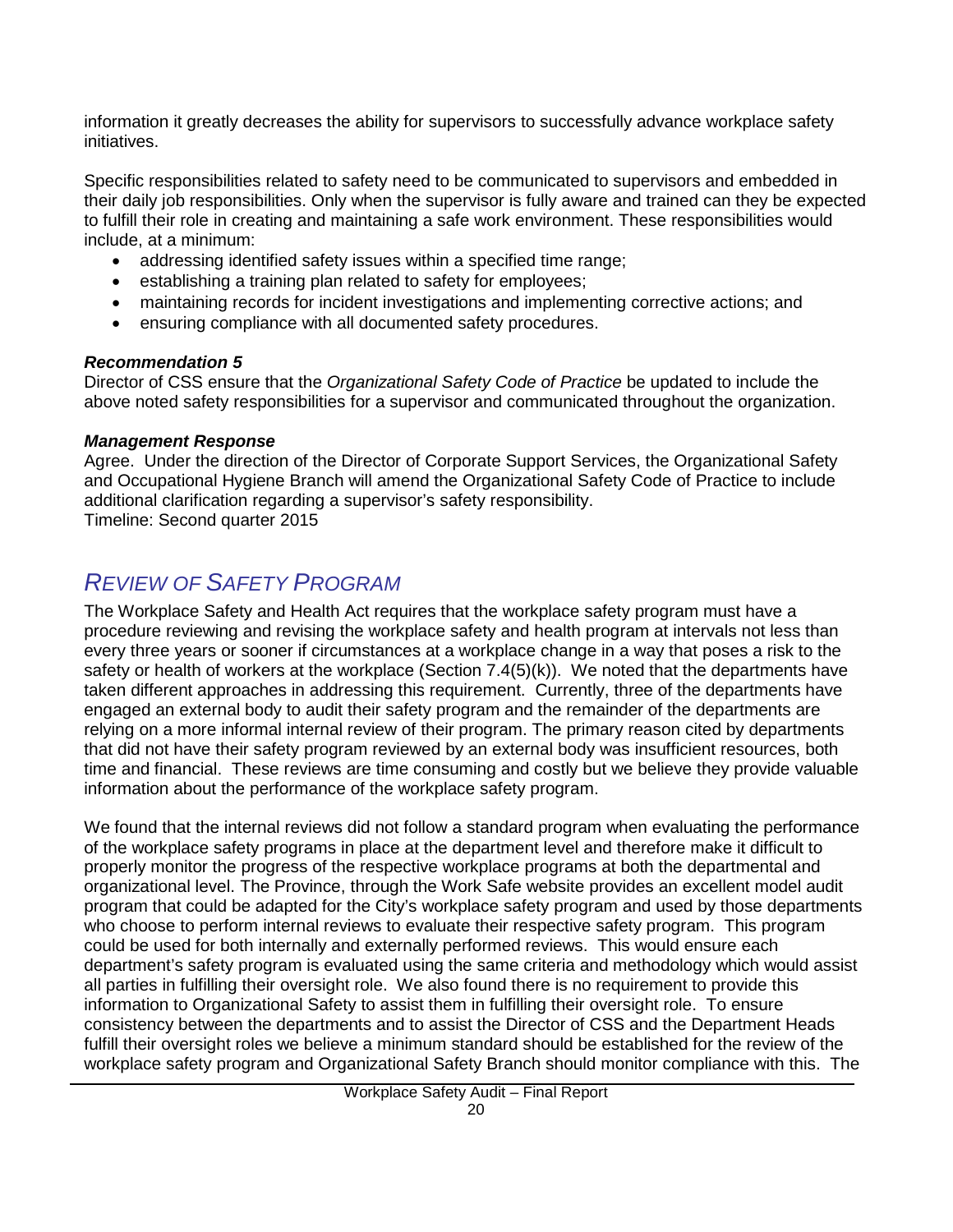<span id="page-21-0"></span>establishment of a minimum safety standard and the expanded oversight role of Organizational Safety has been addressed in **Recommendation 2** and **Recommendation 3** respectively.

# *SAFETY ISSUE ESCALATION PROCEDURE*

The guidance provided in the *Organizational Safety Code of Practice*: Section D: How to Raise a Safety Concern currently does not specifically involve the departmental safety resources or the Organizational Safety Branch. Employees are directed to first raise a safety concern with their direct supervisor, if not resolved at this level then it should be directed to their departmental workplace safety and health committee. If it is still not resolved the worker is directed to raise the concern with the Workplace Safety and Health Division of Manitoba Labour and Immigration. We did note that this is consistent with the guidance provided in the *Workplace Safety and Health Act*; however, this escalation process is not consistent with the City's governance model.

Current safety training for supervisors and safety committees does encourage employees to contact their safety resource or organizational safety resource for assistance prior to contacting the Province. This should be reflected in the *Organizational Safety Code of Practice* to provide an opportunity for the Branch tasked with responsibility for safety initiatives to address the issue. Involvement at the organizational level would allow for "lessons learned" from other issues to be used to resolve this concern and also for the identification of emerging safety trends.

#### *Recommendation 6*

The *Organizational Safety Code of Practice* should be amended to include departmental and organizational safety resources as contacts for escalating a safety concern.

#### *Management Response*

Agree. Under the direction of the Director of Corporate Support Services, the Organizational Safety and Occupational Hygiene Branch will amend the Code of Practice to include safety resources as a contact for escalation of safety concerns prior to contacting the province. Timeline – Second quarter 2015

# <span id="page-21-1"></span>*POLICIES AND PROCEDURES*

Overall the City at both the organizational and departmental level has sufficient guidance to ensure they are in compliance with the following sections of the *Workplace Safety and Health Act*: *[7.4\(5\)](http://web2.gov.mb.ca/laws/statutes/ccsm/w210f.php#7.4(5)) A workplace safety and health program must include* 

- *(a) a statement of the employer's policy with respect to the protection of the safety and health of workers at the workplace;*
- *(d) a statement of the responsibilities of the employer, supervisors and workers at the workplace;*
- *(i) a procedure for investigating accidents, dangerous occurrences and refusals to work under section 43;*
- *(j) a procedure for worker participation in workplace safety and health activities, including inspections and the investigation of accidents, dangerous occurrences and refusals to work under section 43;*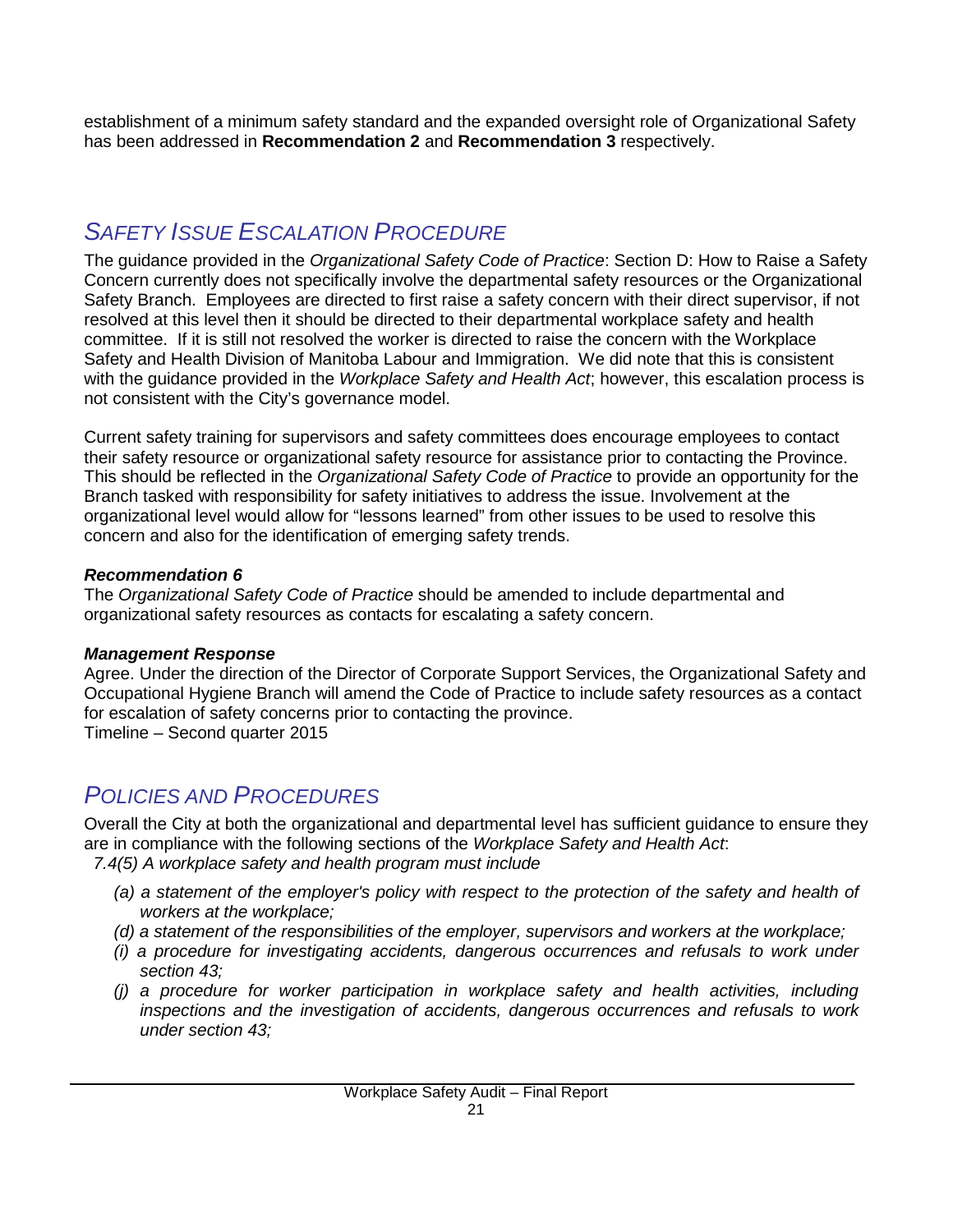The safety guidance provided organizationally and departmentally is either provided in a hard copy form or available on the intranet for all employees to view. From our review almost all employees interviewed were aware in general of where to find this information, while some acknowledge that they do not regularly access this information. This high-level guidance forms an important component of a comprehensive safety program. We noted at both the organizational and departmental level the safety statements clearly highlight "that protecting the safety and health of all employees is a commitment of the highest priority". This message is clearly understood by staff at all levels that were interviewed. Some departments are even more definitive in their expectations that safety must be the first priority at all times. An excerpt from Public Works' Safety Statement exemplifies this "Supervisors – are responsible for developing proper attitudes towards safety in themselves and those they supervise. They must ensure operations are conducted with the utmost regard for the safety and health of all employees." An excerpt from Water and Waste's Safety Statement further exemplifies the departments and the City's commitment to safety "We will provide and maintain a safe and healthy workplace according to industry standards and the law. We will do everything we can to prevent accidents. Every task, however urgent or important, can be done safely."

The next level of guidance comes from the day-to-day procedures that deal with how to conduct a particular job or handle materials in a safe way. These procedures are discussed below and include:

- Job Hazard Analyses and Safe Work Procedures
- Workplace Hazardous Materials Information System (WHMIS)

### Job Hazard Analyses and Safe Work Procedures

The *Workplace Safety and Health Act* provides guidance on what a safety and health program must have in place. This guidance is provided in the following excerpt from the Act:

#### *[7.4\(5\)](http://web2.gov.mb.ca/laws/statutes/ccsm/w210f.php#7.4(5)) A workplace safety and health program must include*

*(b) the identification of existing and potential dangers to workers at the workplace and the measures that will be taken to reduce, eliminate or control those dangers, including procedures to be followed in an emergency;* 

"At the foundation of a safety and health program is a system for the recognition, evaluation and control of workplace safety & health hazards. The information created through this analysis is used by employees at all levels and is the first step in reducing the likelihood of an undesirable incident. Hazards are those factors that if not managed properly, have the ability to cause harm or damage".<sup>[1](#page-18-0)</sup>

"A job hazard analysis (JHA) is a systematic way of analyzing a job or task in order to identify all five categories (physical, chemical, biological, psychological and ergonomic) of possible hazards and the control measures needed to manage the safety risk from those hazards. Safe work procedures (SWP) are developed using the information contained in the JHA and provide a written record of how the job is safely done and can be used as a training tool." $1$ 

The Organizational Safety Branch has provided the necessary guidance on the importance of and how to perform and document Job Hazard Analyses and Safe Work Procedures. They have also provided a template for creating critical inventory of hazards where the risks identified can be ranked in terms of severity and likelihood to allow departments to focus on the highest risks.

 $1$  City of Winnipeg, Corporate Safety Website excerpt dated May 14, 2013.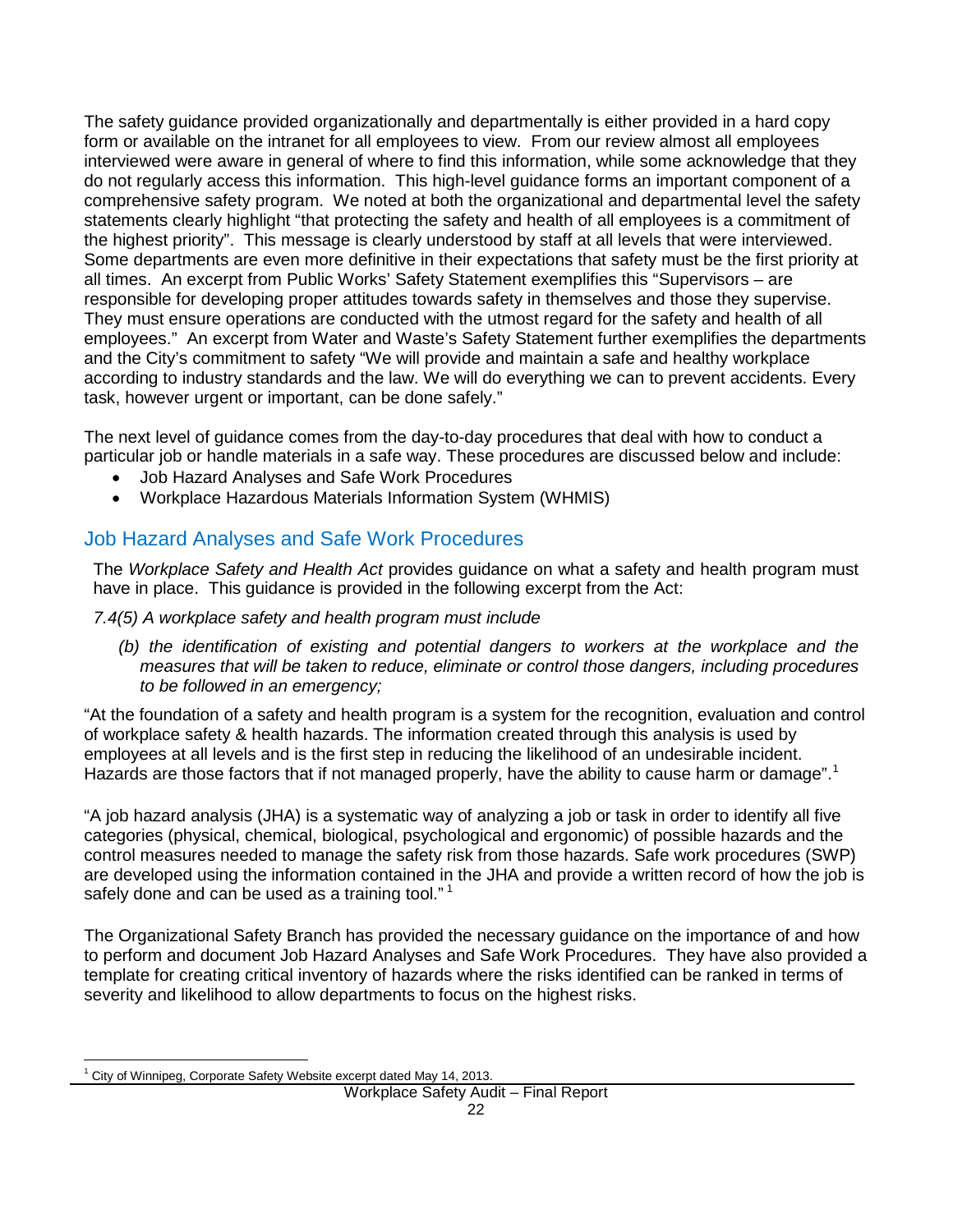From our interviews and high level review of JHAs and SWPs we noted that all departments have JHAs and SWPs in place. Some have combined these two documents. Departments have a process in place to ensure they have completed or significantly completed all the JHAs and SWPs for their identified high and medium risks within the established guidelines of the Act. We did note that most have not completed the documents for their low risk hazards as these are usually covered by equipment training or safety talks on an informal basis. We believe this current approach is consistent with the intention and guidance provided in the Act.

City departments have employed different approaches to creating their inventory of JHAs and SWPs, which is a time consuming process. Some have contracted with external resources to complete, others placed the responsibility on a single (or few) internal resources while others widely distributed the responsibility on many internal staff that have intimate knowledge of the work processes. Distributing the effort amongst many staff does appear to achieve the greatest worker buy-in as there is value in the development process.

The Act also requires these JHAs and SWPs be reviewed and revised if necessary at least every three years. We noted that most departments only have an informal plan in place for ensuring that these JHAs and SWPs will be maintained and updated. Most Departmental Safety Resources also recognized the fact that they will likely not have sufficient resources available to them to successfully complete this three year cycle on an ongoing basis.

The oversight role of the Organizational Safety Branch will require a monitoring function to monitor the departments' compliance with this section of the Act. Advising departments on possible efficiencies such as using a risk based approach to creating and maintaining the documents with a mind to consolidating where feasible would be a value added service to provide, as time permits.

# Workplace Hazardous Materials Information System (WHMIS)

The Online Material Safety Data Sheet (MSDS) is a critical component of WHMIS to ensure hazardous materials are handled in a safe manner at the City and is maintained primarily by the Organizational Safety Branch. When a department identifies a new chemical or a change in a products composition, the Organizational Safety Branch is provided with an MSDS to add to the online system. The online system provides services like MSDS revision, update acquisition and data indexation. The Organizational Safety Branch also has a *Chemical and Biological Substances Protocol* and a *Chemical Biological Substance Safety Guide* that guides workers and supervisors through the process of site specific evaluations and provides a listing of resources to assist in the performance of their responsibilities in this area. Through our review we noted that the MSDS database is largely kept up to date as new products are introduced. The Organizational Safety Branch monitors the queue for newly created MSDS and as of May 2013, only 5 where pending out of a total of 2,660.

The establishment of minimum safety standards for Job Hazard Analyses, Safe Work Procedures and MSDS reporting has been addressed in **Recommendation 2**.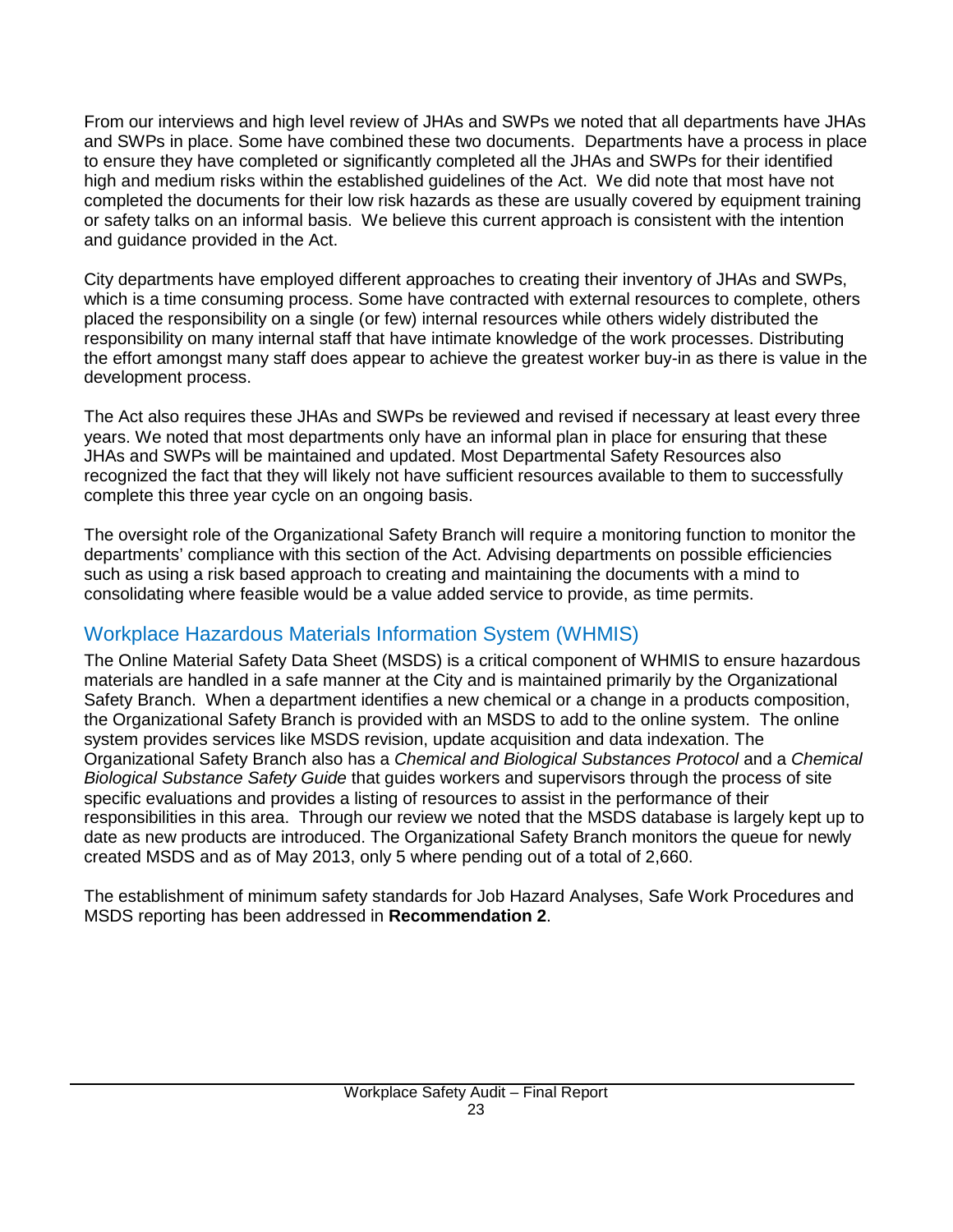# <span id="page-24-0"></span>*TRAINING*

Adequate and appropriate workplace safety training is vital to the success of a workplace safety program. Under Section 4(2) parts (b) and (c) of the Act it specifies the employer is responsible for ensuring their employees are provided with adequate information, instruction and training to ensure their workers safety in the workplace. Given that training is the cornerstone of an effective workplace safety program we looked at training at several stages and over a wide range of responsibilities including: orientation, job related training, supervisory training, safety committee training and specific training related to the Act. We have noted several areas in the following sections where the Organizational Safety Branch should set minimum standards.

### **Orientation**

We found that all departments have a staff orientation program in place that informs newly hired workers of the workplace safety and health guidance in effect at their workplace and their rights under the Act. This does serve as an excellent starting point in making a new employee aware that safety is taken seriously by the department, that procedures and practices are in place to ensure a safe workplace, how to bring forward a safety concern and their rights under the *Workplace Safety and Health Act*. In the larger departments this orientation usually occurs at least once a year, whereas in the smaller departments, due to the limited number of new hires this may only occur every few years. Ideally, and in accordance with the Act this orientation should occur as close to the date of hire as possible. We suggest that, particularly the smaller departments ensure that all new employees receive at least a safety orientation prior to starting their new duties. This orientation could be as simple as a few handouts, an employee handbook or a meeting with the safety resource. The Organizational Safety Branch should promote this practice as the minimum standard for organizational safety.

### Job Related Training

The priority in workplace safety is ensuring workers have the necessary training to perform their jobs safely. We found in general processes are in place and working reasonably throughout the City departments to ensure that line workers are provided with the necessary training on the equipment and the jobs they are to perform prior to actually performing the work. The City's public safety related services, Police, Fire and EMS have very good systems in place to ensure that their workers have the necessary information, instruction and training to perform their duties safely both in terms of their personal safety and the public at large. Other departments with skilled trades have apprenticeship and/or mentorship programs, with the former typically being more structured (i.e. mechanics, carpenters, electricians, plumbers). These ensure the employees have the necessary training to perform their duties safely. From our interviews we noted that both in-house and externally provided training does have a safety component.

However, we did note a few areas of concern regarding job related training. First, some of the training received on equipment operation is not directly transferrable when an employee transfers between divisions even within the same department. The employee may be "qualified" on paper but lacks the practical knowledge of operating the piece of equipment in a different environment which could lead to an employee operating the equipment in an unsafe manner. To mitigate this we noted that a few areas of the City have informal safety meetings prior to starting projects where the safe operation of the equipment to be used is reviewed prior to the start of any work. In addition, less experienced staff should work under the supervision of more experienced staff, where practical.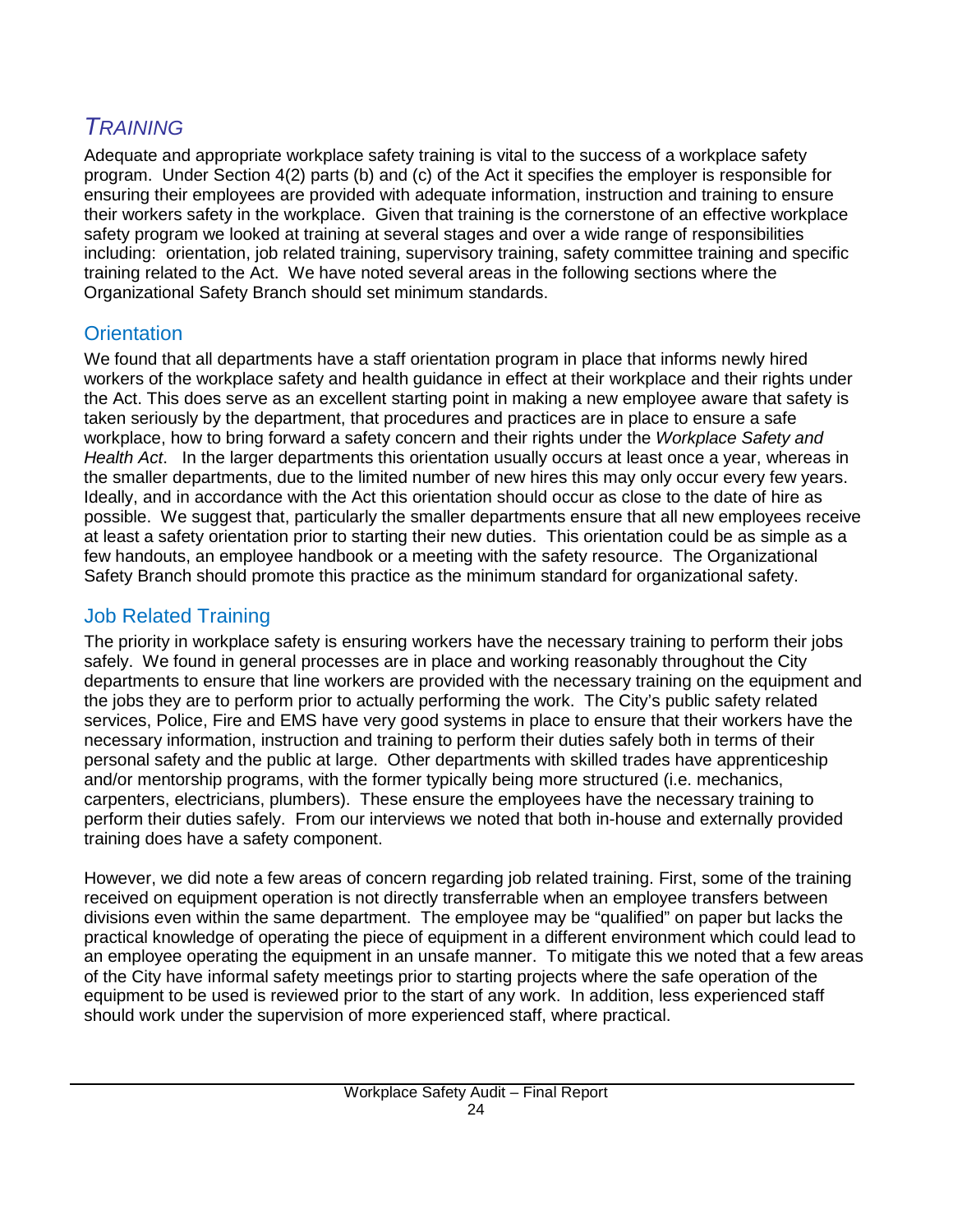Second, the timing of the training is not always appropriate. This is especially evident in the spring when all the seasonal staff are hired or re-hired. Given the large number of staff that are hired on a seasonal basis it would be most effective to offer training directly before their seasonal term starts. Currently, some departments try to train seasonal staff throughout the busy season which increases the risk of employees performing tasks and operating equipment they are not adequately trained on and therefore increasing theirs and others exposure to workplace safety incidents. The Organizational Safety Branch should promote minimum standards for job related training.

# Supervisor Training

We found that virtually all supervisors we interviewed possessed the fundamental understanding that they are responsible for the safety of their employees and how to report an incident. Beyond communicating that basic understanding we noted the training of supervisors was not consistent. It is critical supervisors are provided with the training necessary to ensure they have an understanding of what their responsibilities are under the Act and how to properly investigate an incident and provide an effective corrective action to prevent an incident from reoccurring. Ideally, this training should be included in the qualifications of the position, to ensure the employee possesses this knowledge prior to being placed in a supervisory position.

Corporate Education offers many safety related courses. In addition to the Foremanship series of courses Corporate Education offers Investigating Workplace Incidents and Safety Responsibilities for Supervisors courses, both of which relate directly to the Act. For the 2011/2012 course year, each course was offered five times and in almost all classes there were vacant spots. These two courses had a vacancy rate of 22% and 33% respectively. The issue does not appear to be the availability of the course but instead the willingness to send supervisors or the willingness of supervisors to sign up for these courses.

This is due in part to the fact that we noted that these courses are not required courses for all supervisors in the City. Corporate Education's foremanship series of courses do cover the necessary aspects of safety. A review of the 2010-2012 job postings indicates that the completion of these foremanship courses is increasingly becoming a required qualification for foreman and supervisory positions. The Organizational Safety Branch should promote this practice as the minimum standard for organizational safety as supervisors are critical to the success of any workplace safety program.

# Safety Committee Training

The Safety Committee is a vital link between the workers and management in addressing workplace safety issues in addition to helping ensure a safe workplace. The Act requires that the Safety Committee be comprised of at least fifty percent workers and the remainder can be management. Worker representative selection is governed by their respective collective agreements, where applicable and management representatives are typically appointed. According to the Act*,* safety committee members are responsible for participating in workplace inspections and incident investigations among many other duties. The ability of committee members to effectively perform their role is dependent on their understanding of the Act and their level of training in their duties as safety committee members. We found that despite this, departmental safety committee members are not required to have the safety committee training that is offered by both the Province and the City. In some instances it is in the Terms of Reference for the Safety Committee but it is still not a required qualification prior to being selected. In our discussions with departmental safety officers they indicated that they advise safety committee members of the available courses and recommend that they attend them but ultimately it is their choice.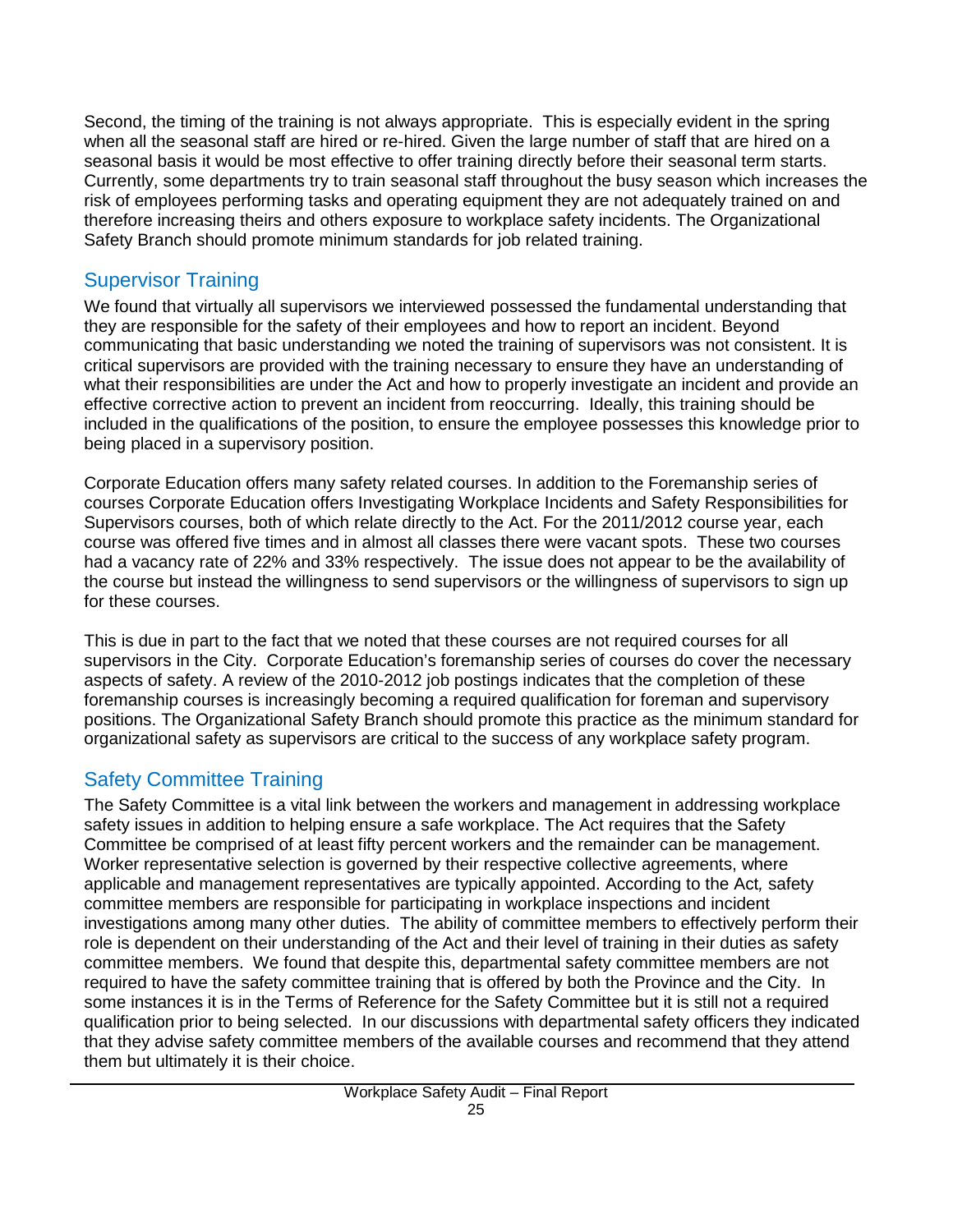Participation on a departmental safety committee should be viewed as a serious commitment from the individual. We observed that the participation rate for the Workplace Safety Committee Training course for the safety committee members in a department ranged from 0% to 71%. This would appear that certain members do not view the safety committee as a serious obligation. Members of the safety committee are often seen as a primary safety resource for the departmental staff and are a vital link in a more proactive approach towards workplace safety. We would not expect a new employee to perform a job without the proper qualifications and training and this should be no different. The Organizational Safety Branch should promote as the minimum standard for organizational safety that departmental safety committee members possess a minimum set of qualifications based upon training and experience.

### Qualifications of Departmental Safety Officers

We noted that in all departments except the Winnipeg Police Service (WPS) and the Winnipeg Fire Paramedic Service (WFPS) the safety officers are required to have training in safety from an accredited educational institution and hold a Canadian Registered Safety Professional (CRSP) designation. WFPS is currently working towards changing the job requirements for its safety officer and are planning on including safety related credentials. The WPS and their union have agreed to enable the requirement of safety credentials in the safety officer position but the change has not yet been implemented. All departments required related experience in workplace safety and health for the position. Given the importance of the Safety Officer position appropriate safety qualifications combined with related experience should be mandatory. The department safety officer is expected to be the authority on workplace safety in the department and their training and qualifications should reflect this.

# Documentation of Training

In order for supervisors to properly perform their jobs in ensuring the employees they manage are adequately informed and trained, they need a system in place that provides timely and accurate access to safety training records. This would help ensure that employees are receiving adequate training at the appropriate time and have a training plan in place for continued development. We noted that the level of documentation of employees' training varies from department to department. The Winnipeg Police Service and Winnipeg Fire and Paramedic Service have very comprehensive internally developed electronic training records. Other departments rely on a mix of spreadsheet records and PeopleSoft records with some areas still relying primarily on physical files. We noted that PeopleSoft is currently being used to track City offered courses but is not used consistently to track external courses as that information is not easily captured. This is not optimal and could lead to incomplete training information.

In addition, PeopleSoft currently is not set up to give notification of when training is scheduled to be updated (i.e. for recertification). The paramedics' training is managed by a provincial body and they are made aware of their training requirements in order to remain certified. Most departments monitor this primarily through a mix of supervisors tracking training on a spreadsheet and/or employees own monitoring. We did note that the WPS system does provide the functionality to help ensure their employees stay current with their training. The Organizational Safety Branch should identify the minimum standard for documentation of safety related training for all City departments to be in compliance with the Act. They should also explore the feasibility of implementing the WPS training recording system to leverage off the work already performed by WPS.

The establishment of minimum safety standards related to training, qualifications and documentation has been addressed in **Recommendation 2**.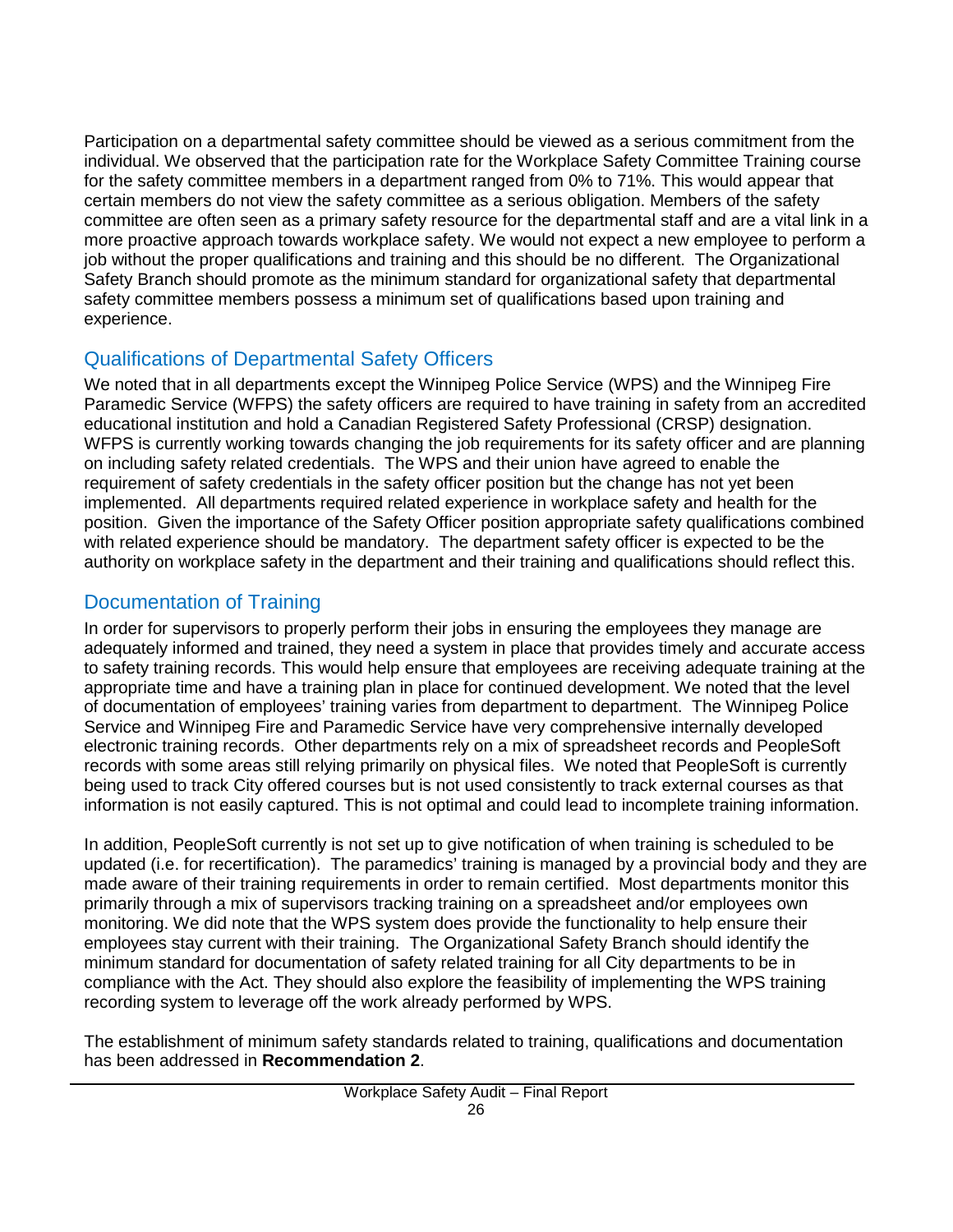# <span id="page-27-0"></span>*DOCUMENTATION OF COMPLIANCE MONITORING*

Ensuring workers follow established workplace safety procedures and practices is a key component of an effective safety program. Under the *Workplace Safety and Health Act*, failure to do so could result in substantial fines (up to \$250,000 for first offence, up to \$500,000 for second offence) to the City. The City and its employees could also be held criminally negligent.

Although the *Organizational Safety Code of Practice* indicates that corrective actions associated with unsafe acts must be documented the current practice for the majority of supervisors we interviewed is through informal verbal reminders for such things as not wearing their personal protective equipment, not following safety procedures, etc. with no written record of the interaction. We found this informal compliance monitoring is employed by all departments for issues that do not result in an incident and even on occasion for issues that do result in a minor incident. This informal method is appropriate as a first step in compliance monitoring for minor incidents, especially if coupled with demonstrating or teaching the safe way of performing a task. Formally documenting an incident of non-compliance or requiring the employee to attend before a departmental panel (comprised of a management representative, union representative and an independent third party) has been reserved for only the most serious incidents.

Providing verbal reminders is a good method for coaching and a reminder for momentary memory lapses of judgment but to date has not proven effective in reducing the number of work related incidents. The Performance Analysis section of this report highlighted the increase in workplace safety incidents reported and costs associated with these workplace safety incidents. Instances of verbal reinforcement need to be documented and followed up on so that necessary corrective action can be taken and progress tracked. If there are repeat issues, these need to be escalated and documented. Documenting the informal interaction that already occurs between supervisors and employees will provide several benefits:

- Staff will understand and believe that safety is taken seriously by management and the City.
- It will provide continuity when there is a change in a supervisor.
- Documentation will demonstrate proper supervision of staff and compliance with the Act.
- Repeat issues will identify training opportunities.
- A more proactive, rather than reactive approach, should serve to reduce the number and severity of incidents over time.

Currently there is a gap between the established standard of documenting corrective actions for unsafe acts and practice. This is in part due to a lack of awareness and reluctance to "write people up" and escalate unsafe acts, highlighting the need for supervisory safety training. The supervisory safety training and escalation of workplace safety incidents are addressed in the Training and Minimum Acceptable Safety Standards sections of the report respectively.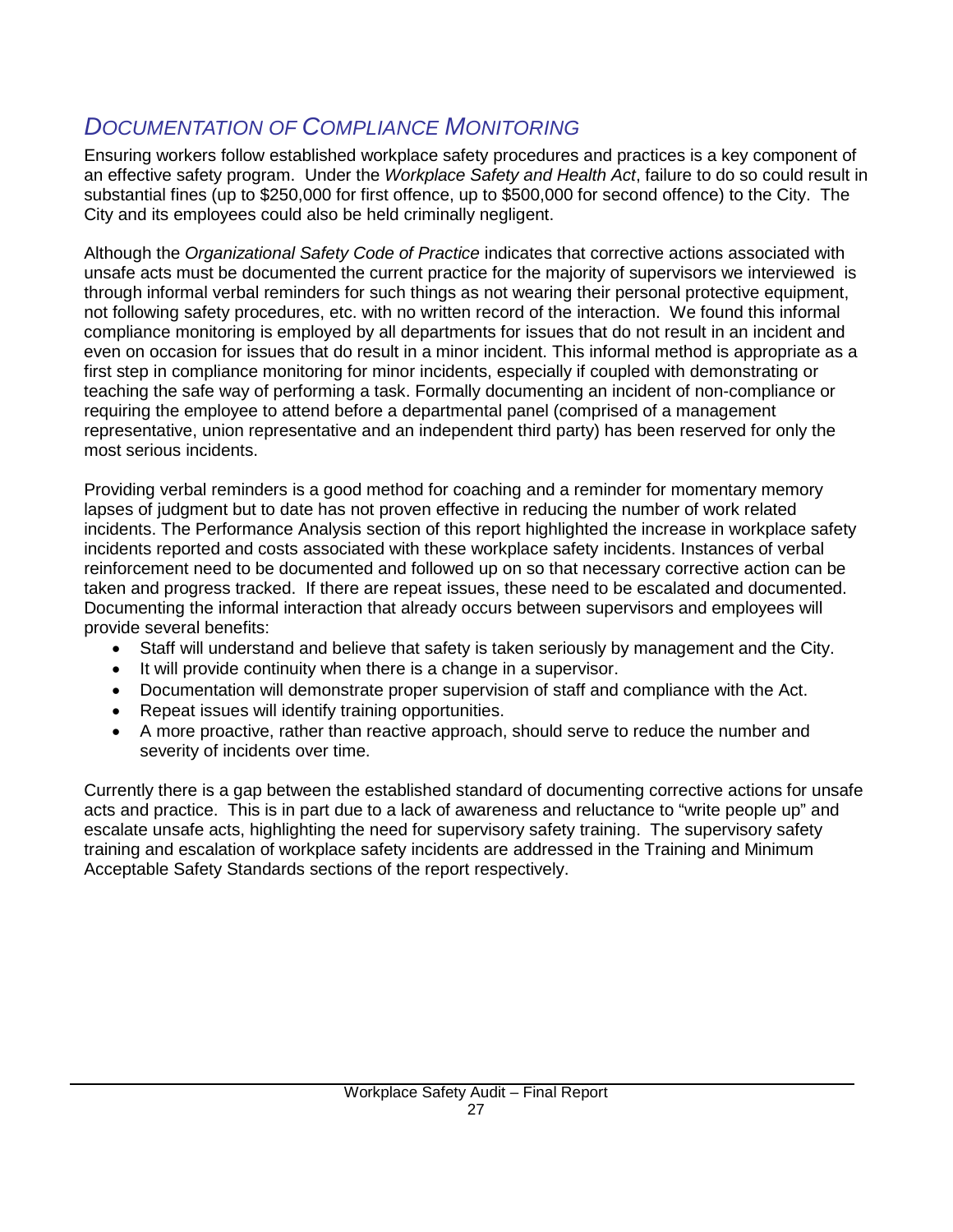# <span id="page-28-0"></span>*PERFORMANCE INFORMATION AND MANAGEMENT*

For a performance information system to be effective it must provide sufficient information to answer the following question: Is the safety program working as intended and in compliance with existing legislation? This question implies the City is proactively managing its performance with respect to safety. To date, the Loss Time Injury (LTI) statistics has been the primary information reported on workplace safety. When we only measure major incidents or injuries, we limit our ability to understand all the causal factors in the workplace.

> *"Managing safety only by LTI, is like playing tennis with your eye on the scoreboard and not on the ball" (Bernard Borg, 2002, Predictive Safety from Near Miss and Hazard Reporting)*

For the Director of CSS to answer the question on the performance of the safety program, complete, accurate and timely performance information must be available. Department Directors will also rely on this performance information to know the status of safety within their departments. Establishing minimum standards with respect to the data that is to be collected and reported, the processes required to confirm its accuracy and the frequency of reporting is critical to ensuring the right information is being used by the right people at the right time to effectively manage the workplace safety program.

# *Minimum Reporting Standards*

The Organization Safety Performance Report provides information on the Workers Compensation related statistics of Loss Time Injuries (LTIs), segregated by frequency and severity. While this information is a critical component, more comprehensive information is needed to fully understand the status of organizational safety within the City. The Director of CSS must be able to access a set of information which would include at a minimum:

- number of safety incidents for time period broken down by report only (RPO)/near miss accident report, health care only (HCO) and LTI;
- corrective actions implemented in time period as a percentage of total incidents;
- improvement orders and/or fines and penalties issued by the Province
- training statistics percentage of supervisors with required safety training, percentage of workplace safety committee members with required training, percentage of new staff that received safety orientation in time period;
- Job Hazard Analysis and Safe Work Procedures documentation percentage of medium and high risk job tasks with these documented procedures in place;
- Hazardous Materials documentation; percentage of hazardous materials without Material Safety Data Sheet (MSDS);
- cost of safety incidents including direct labour cost, downtime, cost of rehabilitation, replacement labour cost; and
- all information should be available for analysis by department, division and branch and comparable to past years' results.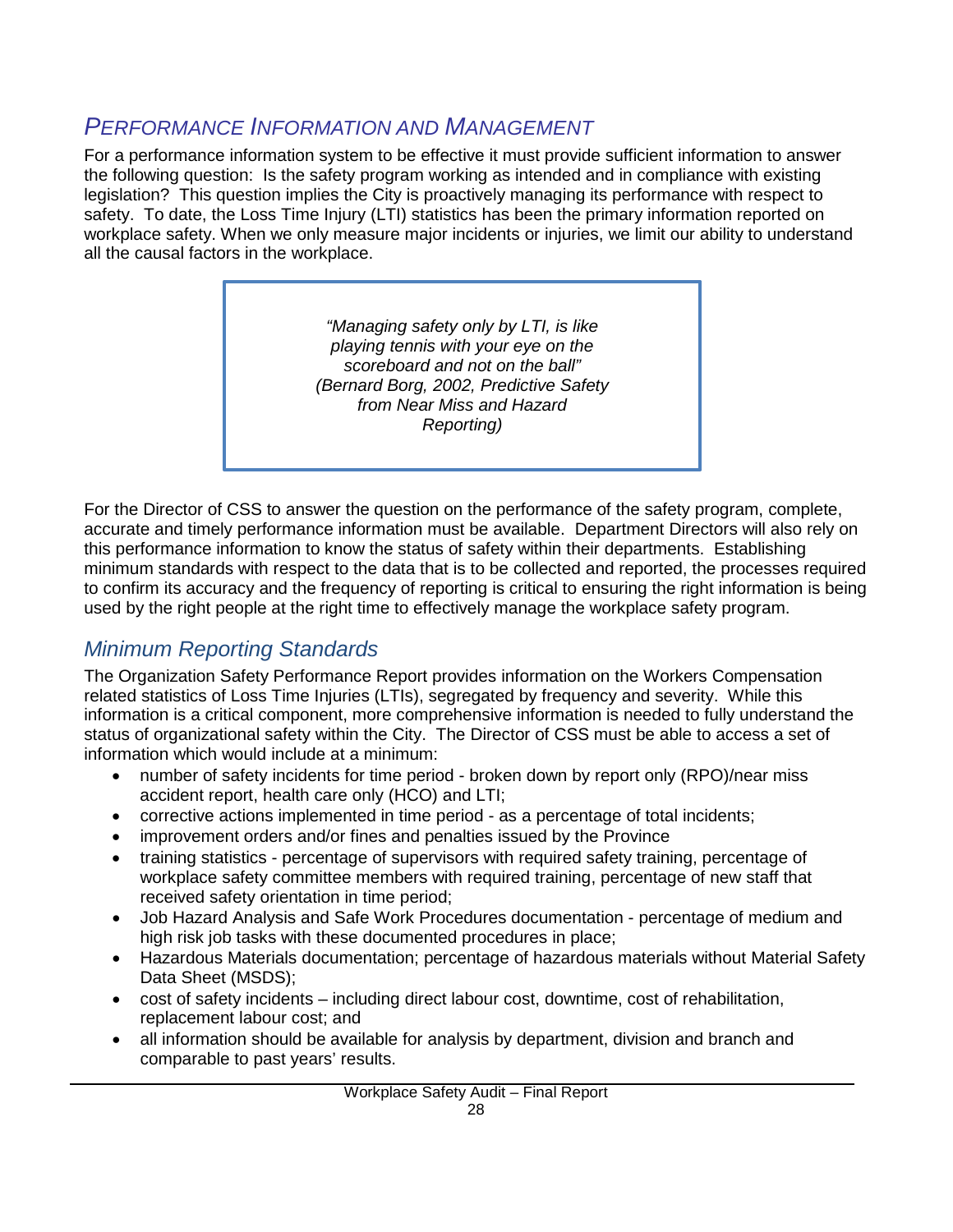Differentiating incidents by Report Only (RPO) which does not involve a hospital visit or lost time, Health Care Only (HCO) which involves going to doctor, but no time loss and Loss Time Injury (LTI) where there is regular time loss from work is critical to build longer term understanding of safety issues. Tracking the sick time is also important as it may provide a leading indicator of potential safety issues as some staff will use sick time as opposed to reporting a minor workplace injury.

Near miss reporting will also act as a leading indicator to identify areas where preventative action could result in the reduction of future accidents. Our review of safety reporting literature highlighted that there is a range in the expected optimal ratio of near misses to incidents, from 15:1 to 300:1. In 2012, the City of Winnipeg's ratio was 0.03:1, which means that there is only one near miss reported for every 33 incidents. This is far below the expected range and indicates a significant lost opportunity to identify and address potential risk areas before they result in an incident.

The inclusion of a cost figure, while not directly necessary for compliance with the Act, is a key measure that can assist in bringing the necessary attention to safety. Currently, the City does not have the systems in place to track all the costs associated with safety incidents, but starting with the costs of the time off would be a good point from which to build.

The compilation of this information should facilitate the drill-down into the above statistics by department, division, nature of injury, age of the employee, and years in current position. This will enable more detailed analysis to identify trends or training opportunities.

### Data Accuracy

Accurate data is the cornerstone to provide all decision-makers, from Directors to Supervisors, with the information necessary to make optimal decisions. We performed a number of different procedures to test the accuracy and completeness of the data within PeopleSoft over a four year period, 2009 - 2012. Overall the data appears to be reasonably complete and accurate. However, we did note the following discrepancies: WCB time entered as sick time, HCO incidents misclassified (42 incidents with greater than 20 hours of time lost), incomplete data entries or incidents with incorrect department identification and incidents not always updated when they change status.

The majority of these issues can be resolved by better guidance such as data definitions and maintenance procedures to be used within the departments. Exception reporting should be performed quarterly to identify data anomalies and allow appropriate staff to investigate and resolve the issue. Below is a listing of potential exception reports that could be performed to improve integrity of the data.

- A list of all pending incidents should be reviewed and all items listed as pending should be confirmed or changed to their appropriate status.
- A list of all incidents that are denied coverage by WCB but have loss time associated with them.
- A list of all incidents that are accepted coverage by WCB but do not have any loss time associated with them.
- A listing of HCO events with significant amounts of loss time.
- A listing of incidents that are incomplete or have incorrect data.

Exception reporting is an efficient tool using existing systems functionality to ensure the data collected across the departments is consistent and accurate. Data integrity issues that are left unresolved could result in an underreporting or misclassification of loss time injuries and undermine the reliability of the data to be used in identifying and addressing safety related issues.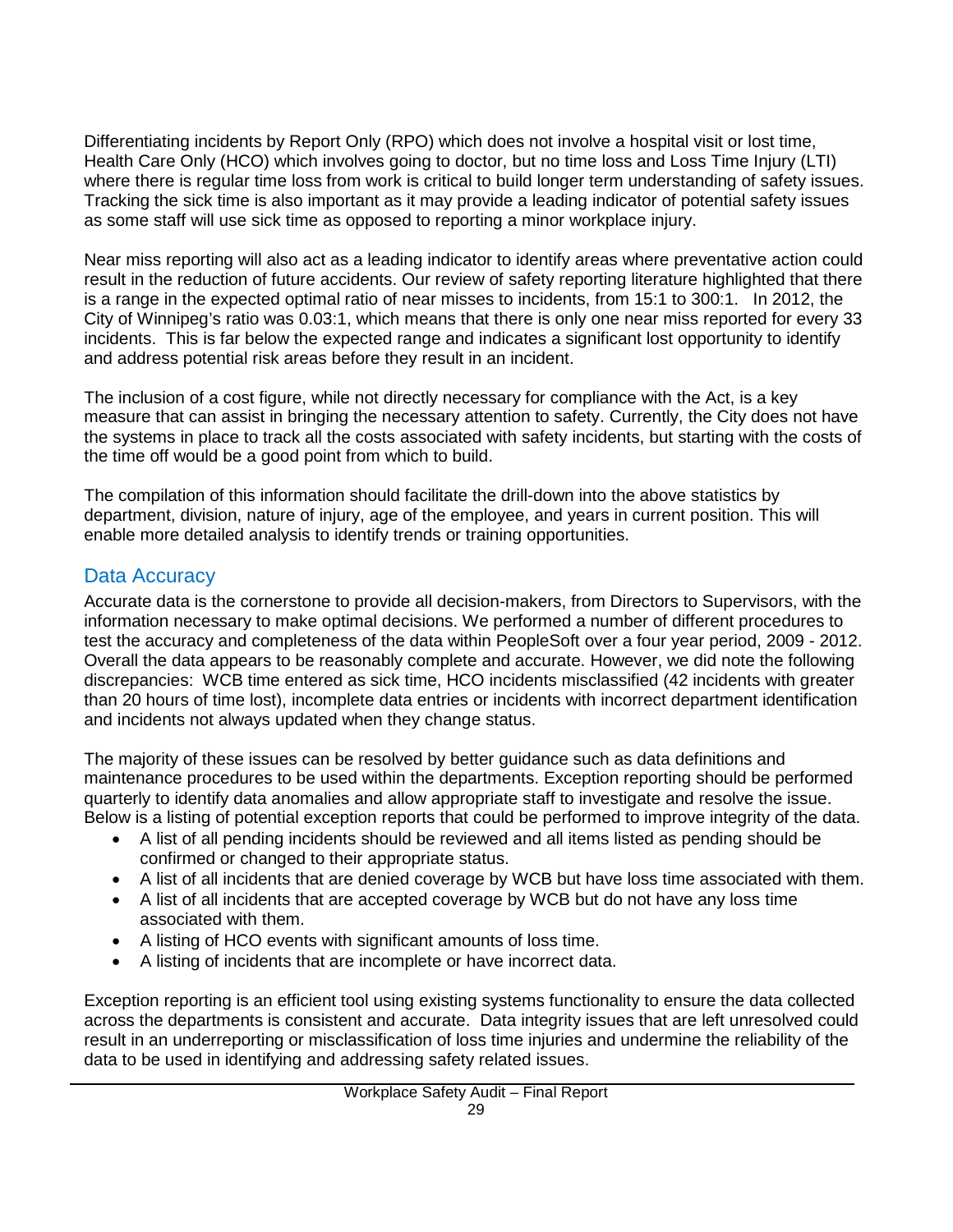### Timely Communication of Information to Users

Information must be timely to be useful especially when managing safety on a proactive basis. The frequency of reporting will vary depending on the specific role of the users. However, people who perform the same role should have access to the same type of information at the same time throughout the organization. The majority of the reporting for Departmental Directors and Managers was occurring quarterly which is appropriate for that level. The information reported to this level should be more summary in nature and highlight exceptions where their involvement would be beneficial. The provision of a more comprehensive package of information, as defined previously, will support them in executing their responsibility for overall safety within their department.

The direct supervisory level, who are accountable to their Director and primarily responsible for workers safety, and safety officers who are also responsible for oversight would require more detailed information on a more frequent basis (monthly) to identify potential issues. The information provided to supervisors should include trend analysis, information on the types of injury (number and type of near misses/RPO, HCO, and LTI) and status of corrective actions. This allows supervisors to identify potential issues before they manifest into safety incidents and to ensure other aspects of the safety program are functioning as intended.

Through our audit work, it was evident that staff are not getting the safety information necessary to fulfill their roles related to safety. In the absence of this information they are left to manage safety issues on a case by case basis, which is neither effective, efficient nor practical given the potential impact on staff. Ultimately, timely information reported at the correct level will facilitate a consistent analysis of the safety environment and lead to better informed decisions.

#### *Recommendation 7*

Director of CSS, with input from the users of the performance information, should establish minimum standards for the type of information to be collected and reported, guidance to ensure data integrity and mechanisms to ensure the right staff receive the right information at the right interval. This will allow the departments and the organization to proactively manage the performance and cost of the safety programs throughout the City.

#### *Management Response*

Agree. Under the direction of the Director of Corporate Support Services, the Organizational Safety and Occupational Hygiene Branch will work with departmental safety resources and HR Leaders to create a comprehensive set of safety performance metrics to be used as indicators of regulatory compliance and injury reduction efforts. These metrics will be collected and reported according to the process for safety performance measurement and reporting established in response to Recommendation #2. Timeline: Second quarter 2014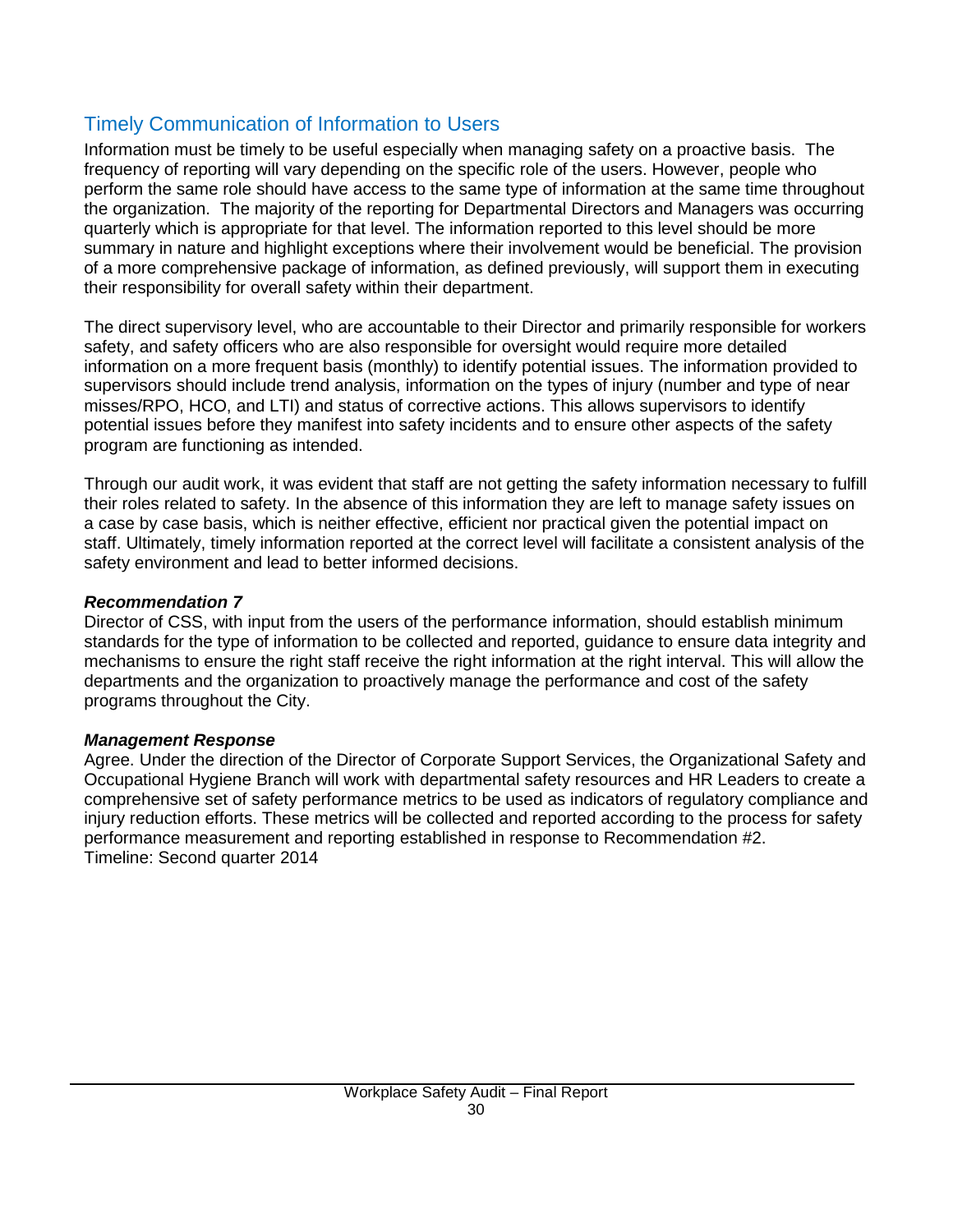

### <span id="page-31-0"></span>**APPENDIX 1 - AUDIT PROCESS**